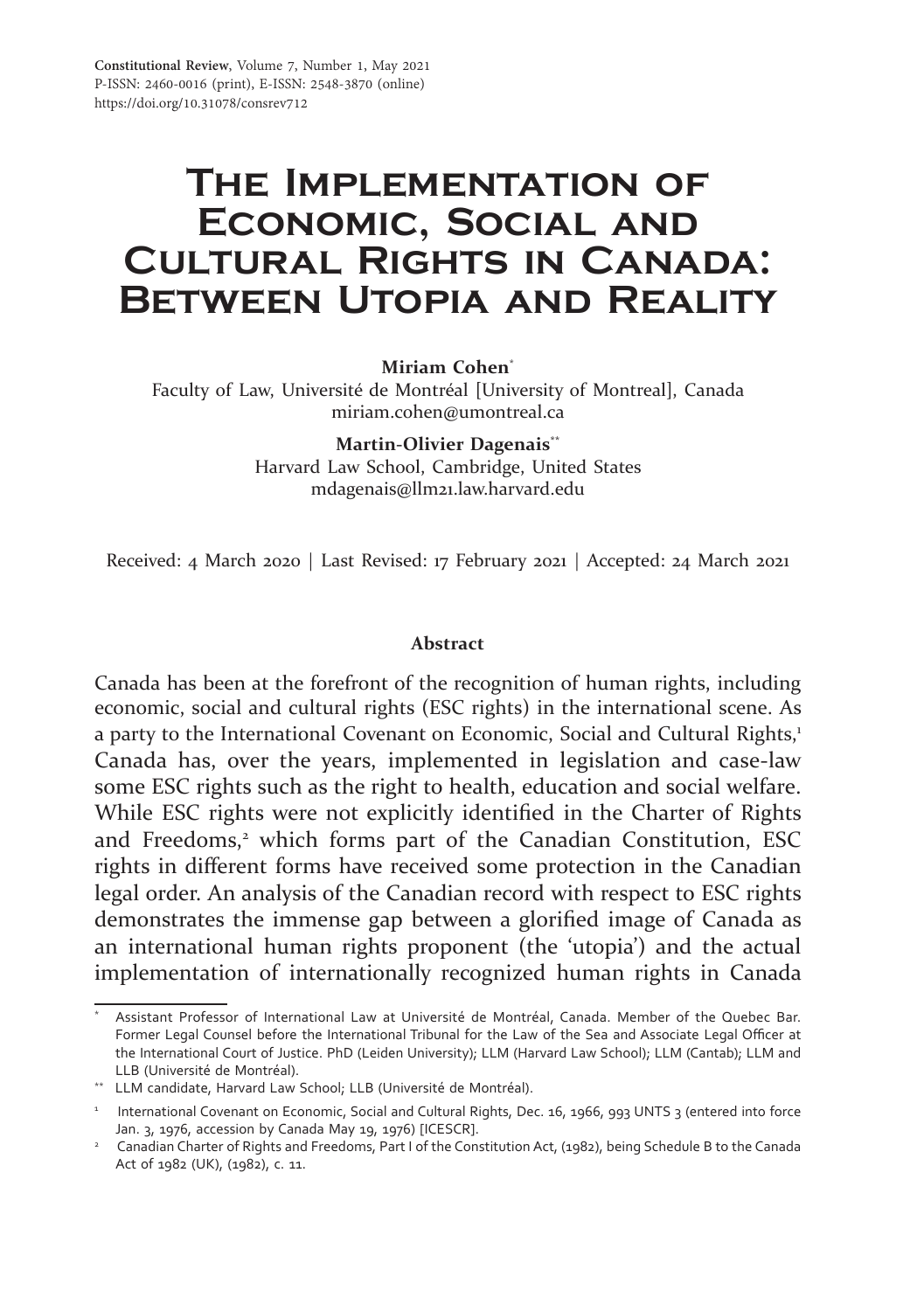(the 'reality'). As Canada is bound to face major transformational changes to its economy and social fabric in the years to come, the Courts will have to adapt quickly and efficiently to ensure a smooth transition. This paper overviews the evolution of the case-law on ESC rights in Canada in light of its international obligations, and suggests, the relevant ESC rights jurisprudence signals a disconnect with Canada's international obligation 'requiring progressive implementation to the maximum of available resources by all appropriate means.'

**Keywords:** Canada, Charter of Rights and Freedoms, Comparative Constitutional Law, ESC Rights, International Human Rights.

"We are not so traditionally accustomed […] to say that without an employment insurance law, or without an old pensions law, or laws providing for free universal education, there is no liberty … The object of these laws is to free men and women from known and certain risks which exist in our industrialised society, and which if not insured against can destroy so much liberty among so many individuals as to make Bills of Rights to them a hollow mockery."3

# **I. INTRODUCTION**

Canada has been at the forefront of the global recognition of human rights, including economic, social and cultural rights (ESC rights). As a party to the International Covenant on Economic, Social and Cultural Rights (ICESCR),<sup>4</sup> Canada has, over the years, recognised some ESC rights such as the right to health, education and social welfare t hrough legislation and case-law. The highest level of protection for ESC rights in Canada is to recognize them as constitutional rights. While ESC rights were not identified in the Charter of Rights and Freedoms,<sup>5</sup> which forms part of the Canadian Constitution, ESC rights in different forms have received some protection in the Canadian legal order. However, recent decisions in Canada give grounds for concern about the future and constitutional status of ESC rights in Canada. To abide by its international law obligations, Canada has to provide greater protection for ESC rights.



<sup>3</sup> Francis R. Scott, "Expanding Concepts of Human Rights," in *Essays on the Constitution* (Toronto: University of Toronto Press, 1977), 357, DOI: https://doi.org/10.3138/9781487583828-027 cited in Martha Jackman, "The Protection of Welfare Rights Under the Charter," *Ottawa Law Review*<sup>20</sup> (1988): 257. 4 ICESCR.

<sup>5</sup> Canadian Charter of Rights and Freedoms (1982)*.*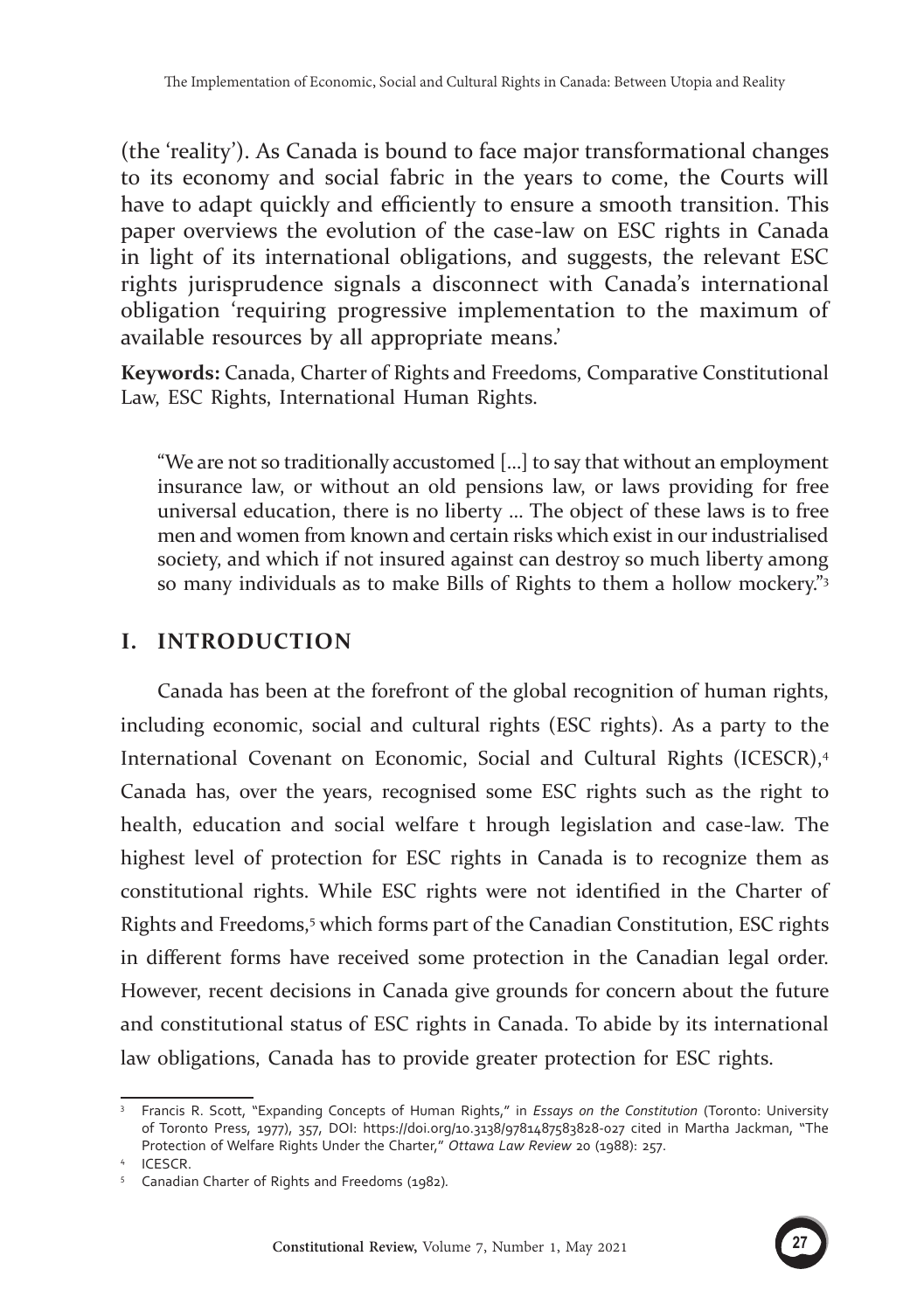This paper proceeds as follows. First, it briefly reviews the international and Canadian frameworks for the protection of ESC rights. It then discusses the interaction between fundamental constitutionally recognized rights and ESC rights, in particular the Canadian Charter of Rights and Freedoms, and recent case-law concerning ESC rights. Through an analysis of the evolution of some key cases relating to ESC rights, including recent examples, it concludes that an increased recognition of ESC rights in laws and policies is necessary to face contemporary socio-economic challenges.

# **II. THE INTERNATIONAL AND CANADIAN CONSTITUTIONAL FRAMEWORKS CONCERNING ECONOMIC, SOCIAL AND CULTURAL RIGHTS: CONNECTING THE DOTS**

In order to fully understand the legal framework of ESC rights in Canada it is necessary to briefly examine the constitutional and international contexts in which they are embedded. Indeed, the path to full recognition of these rights in Canada is more challenging than that of many other human rights protected by the Canadian Constitution. In some respects, the struggle for such recognition is as much a tale of major legal and social advances as it is one of conflict between marginalized people in Canadian society and a government that often capitalizes on the silence of the Canadian Constitution, and in particular the Canadian Charter of Rights and Freedoms*,* 6 to formally recognize constitutional status to ESC rights.

First, a brief overview of Canada's international obligations explains the two current opposing paradigms with respect to ESC rights among Canadian jurists. Then, in order to shed light on how these obligations are incorporated into Canada's social and legal realities, it is important to better situate economic and social rights at the constitutional level and thereby establish the central role of the Charter throughout this whole issue.



<sup>6</sup> Canadian Charter of Rights and Freedoms (1982)*.*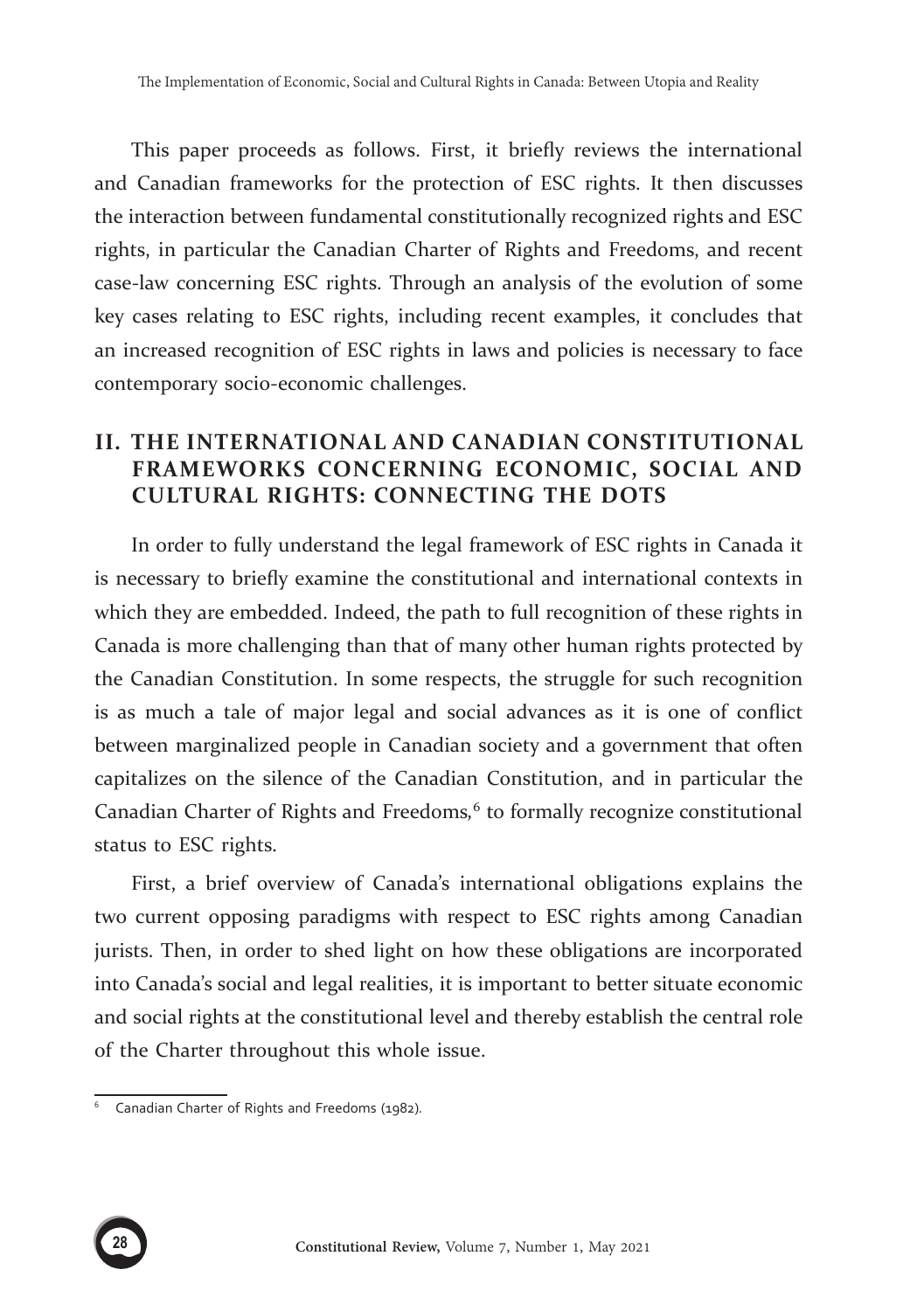#### **2.1 Canada's International Human Rights Obligations**

Canada's international obligations with respect to ESC rights are found in the ICESCR, which Canada ratified in 1976.<sup>7</sup> Canada has not however ratified the Optional Protocol to the ICESCR concerning a complaints procedure for victims of violations of ESC rights.<sup>8</sup>

It is important to mention at this juncture, in order to clarify the context, that Article 11 (1) of the ICESCR recognizes the right to a certain standard of living: "The State Parties to the present Covenant recognize the right of everyone to an adequate standard of living for himself and his family, including adequate food, clothing and housing, and to the continuous improvement of living conditions. The State Parties will take appropriate steps to ensure the realization of this right …"<sup>9</sup>

Nevertheless, a number of Canadian constitutional law commentators were in disagreement on the question of the recognition of ESC rights in the Canadian legal order when the Charter was adopted. The debate concerned primarily the question of the existence of positive or negative obligations in relation to these rights.

A review of one of the most critical obstacles to ESC rights in Canadian law demonstrates that more must be done to move from the utopian rhetoric of recognition, to full implementation. Attaining the full and unconditional recognition of ESC rights is not a uniquely Canadian challenge but rather a global one. Although it is generally accepted that, in theory human rights are indivisible and of equal importance, the practical extent of this notion is questionable.<sup>10</sup> In reality, the state's treaty-based human rights obligations will often vary depending on the right at stake. It is the categorization of the latter as a civil and political right on the one hand, or an economic, social and cultural right, on the other, that will be the decisive factor.<sup>11</sup> This difference

<sup>7</sup> ICESCR.

<sup>8</sup> Martha Jackman and Bruce Porter, eds., *Introduction*, *Advancing Social Rights in Canada* (Toronto: Irwin Law, 2014), 1-32.

<sup>&</sup>lt;sup>9</sup> ICESCR, sec. 11 (1).<br><sup>10</sup> John H. Currie et al., *International Law: Doctrine, Practice and Theory*, 2<sup>nd</sup> ed. (Toronto: Irwin Law, 2014), 609.

<sup>11</sup> Currie et al., *International Law*: *Doctrine, Practice and Theory*.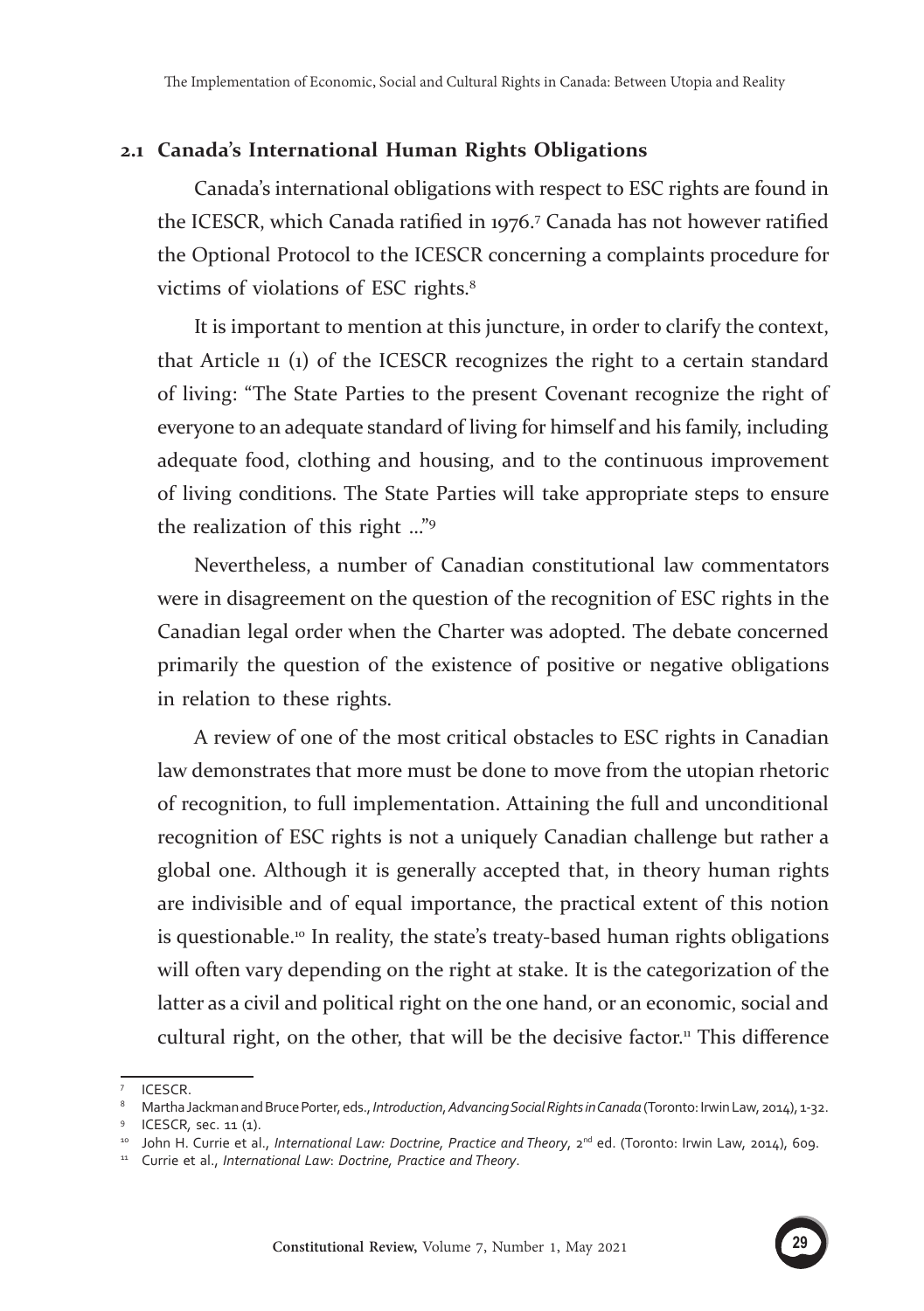in the practical development of these two types of rights can be explained in particular by the language used in the two treaties concerned, namely the International Covenant on Civil and Political Rights (ICCPR)12 and the ICESCR. The terms used in the ICCPR are far more demanding, requiring a certain immediacy and precision that is not reflected in the ICESCR.<sup>13</sup>

By contrast, the ICESCR is characterized by its very gradual approach to the implementation of most of the obligations it contains, thus giving states a fairly wide margin of maneuver *prima facie*. 14 Not to mention that these rights, in contrast to civil and political rights, are subjected to a whole other dimension in relation to the availability of resources, making it all the more difficult to obtain the interest of governments to address them.<sup>15</sup>

It comes as no surprise that several governments have been able to take advantage of this textual vagueness to defend their low implementation record in this regard. It is precisely this argument that Canada has used when it questioned the proposal for an optional protocol to the Covenant that would create an individual petition mechanism for the ICESCR.

Thus, challenging the viability of ensuring the implementation of all rights by an adjudicative-type process, Canada addressed the very content of the rights enshrined in the treaty: "The creation of an optional protocol to the International Covenant on Economic, Social and Cultural Rights may be premature where the core requirements of those rights have yet to be defined with precision."16 Canada went on to insist that civil and political rights could be distinguished from ESC rights, the former being much more developed and established.<sup>17</sup> Finally, in reviewing the progressive obligation imposed by Article 2 of the ICESCR, Canada emphasized the imprecise nature of such a duty:

<sup>17</sup> William A. Schabas and Stéphane Beaulac, *International Human Rights Law: Legal Commitment, Implementation*  and the Charter, 3<sup>rd</sup> ed. (Toronto: Thomson Carswell, 2007), 181.



<sup>12</sup> International Covenant on Civil and Political Rights, Dec. 19 ,1966, 999 UNTS 171 (entered into force March 1976, accession by Canada May 19, 1976).<br><sup>13</sup> Currie et al., *International Law: Doctrine, Practice and Theory*, 614.<br><sup>14</sup> Philip Alston and Ryan Goodman, *International Human Rights* (Oxford: Oxford University Press, 2013), 285

<sup>16</sup> UN Doc. E/CN.4/1998/84/Add. 1, par. 1.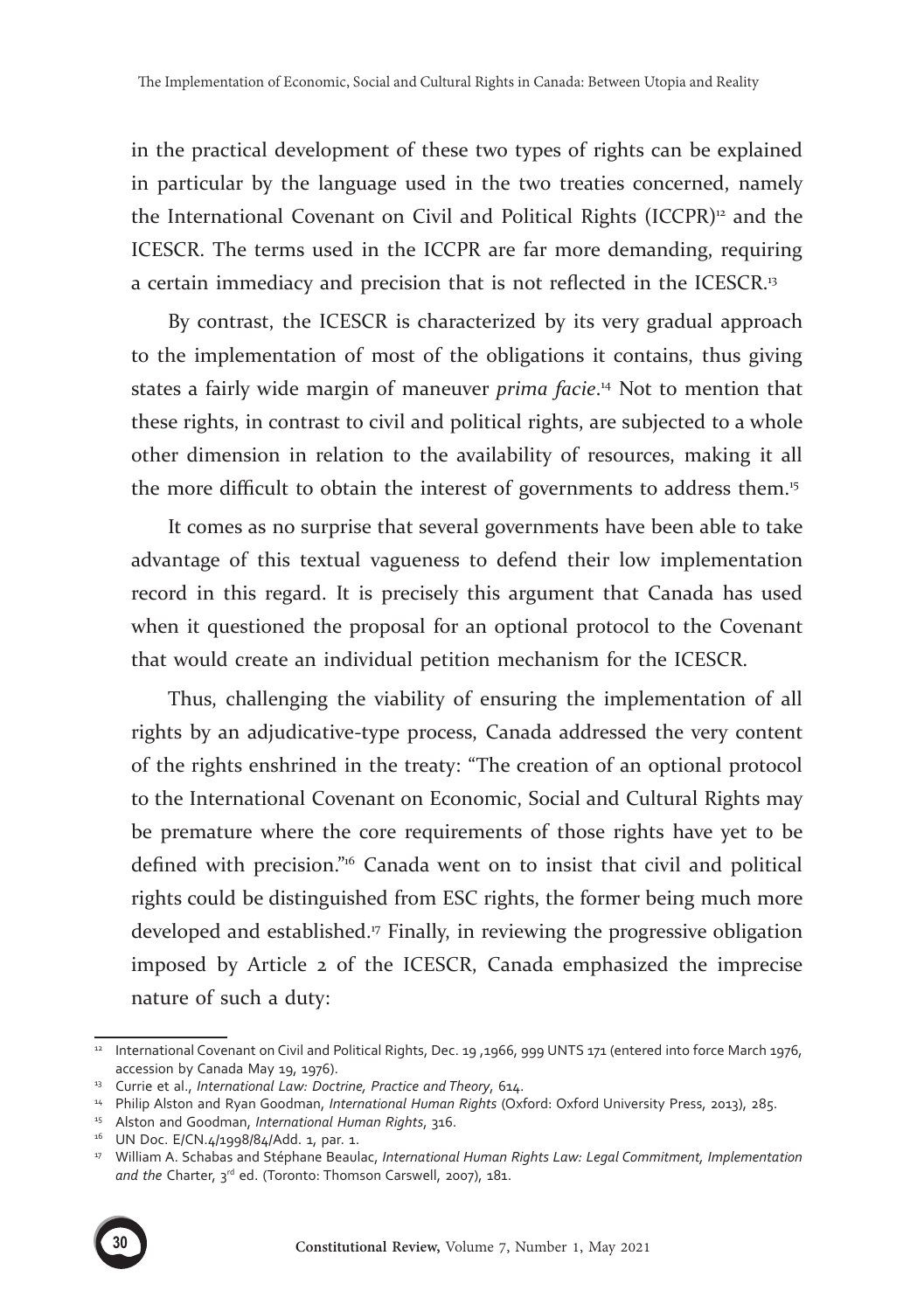"Moreover, the difficulty of determining the core requirements of the rights in the Covenant is greatly exacerbated by the obligation in article 2 to achieve progressively the full realization of the rights recognized in the ... Covenant".<sup>18</sup>

#### **2.2 Constitutional Recognition of Fundamental Rights**

In 1982, the adoption of the Canadian Charter of Rights and Freedoms gave certain rights and freedoms the highest level of protection by granting them constitutional status. With Section 52 of the Constitution Act of 1982 conferring supreme status to the Canadian Constitution and rendering ineffective legal provisions contrary to it, the rights protected by the Canadian Charter of Rights and Freedoms benefit from significant barriers that prevent federal and provincial governments from abusing them at their own discretion.19 Indeed, the Charter can only be amended by a complex constitutional amendment procedure that requires the participation and approval of several Canadian parliaments.<sup>20</sup> The scope of application of the Charter is set out in its Article  $32<sup>21</sup>$  Only governments and parliaments are subjected to it and the Canadian Charter does not directly apply to the conduct of private persons.<sup>22</sup>

It is precisely the absence of an explicit reference to ESC rights in the Charter that is at the root of the legal uncertainty surrounding the constitutional nature of these rights in Canada.<sup>23</sup> As opposed to the Québec Charter of Human Rights and Freedoms*,* <sup>24</sup> which provides explicit recognition for some social rights (e.g., free public education), specific social, economic and cultural rights are not mentioned in the Canadian Charter of Rights and Freedoms, but the provisions relating to equality (Article 15) and the



<sup>&</sup>lt;sup>18</sup> UN Doc. E/CN.4/1998/84/Add. 1, par. 3.<br><sup>19</sup> Constitution Act, (1982), sec. 35, being Schedule B to the Canada Act 1982 (UK), (1982), c. 11, sec. 52.<br><sup>20</sup> Henri Brun, Guy Tremblay and Eugénie Brouillet, *Droit constitu* 

Editions Yvon Blais, 2008), 951.

<sup>&</sup>lt;sup>21</sup> Canadian Charter of Rights and Freedoms, (1982), sec. 32.<br><sup>22</sup> Brun, Tremblay and Brouillet, *Droit constitutionnel* [Constitutional Law], 977.

<sup>23</sup> Martha Jackman and Bruce Porter, "Socio-Economic Rights Under the Canadian Charter," in *Social Rights Jurisprudence: Emerging Trends in International and Comparative Law*, ed. Malcolm Langford (Cambridge, New York: Cambridge University Press, 2008), 209. 24 *Charter of Human Rights and Freedoms*, RSQ, c C12, Chapter IV.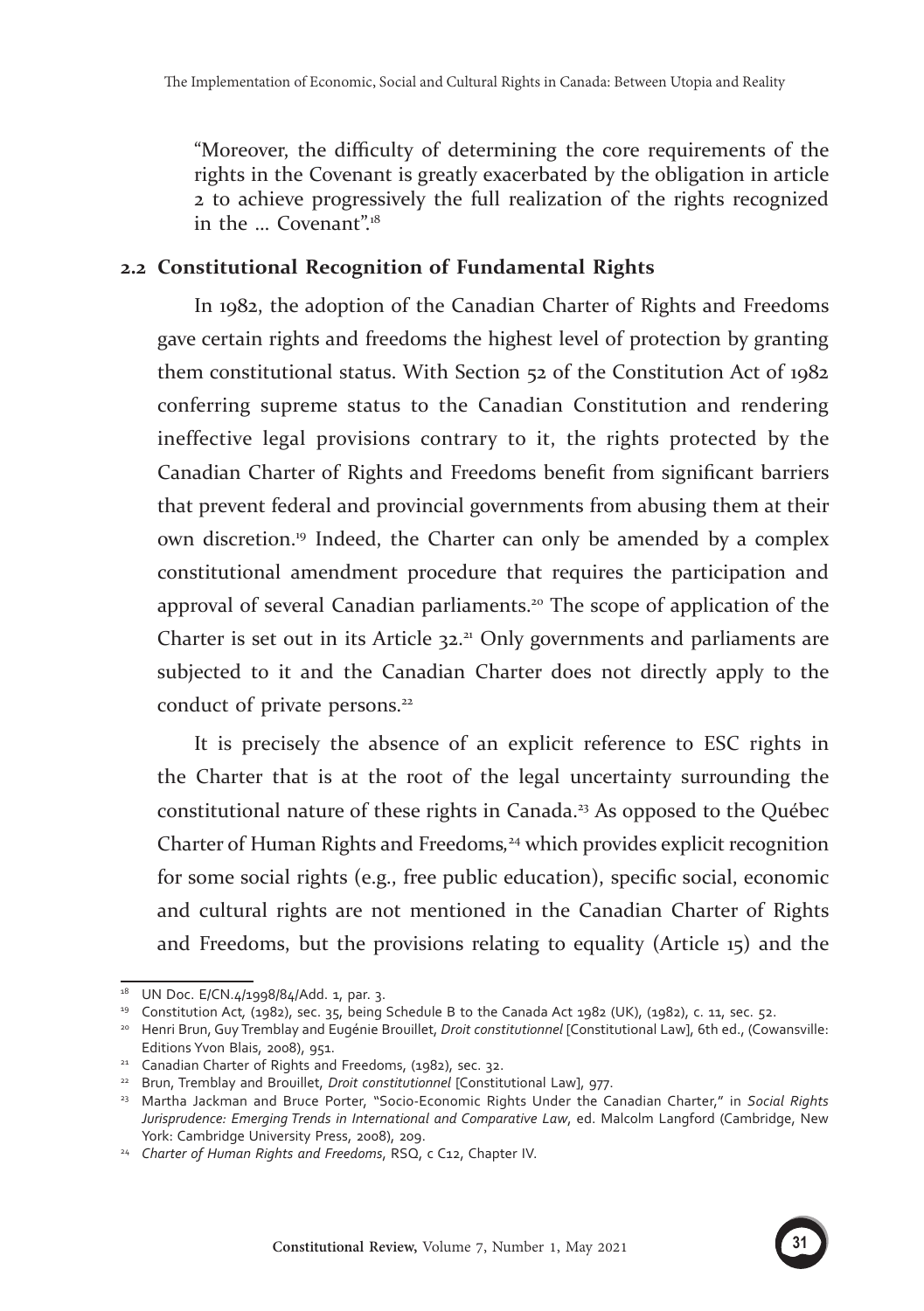right to life, liberty and security of the person (Article 7) have provided the basis for cases relating to the recognition of ESC rights, as discussed below.

Be that as it may, the absence of express recognition of ESC rights in the Canadian Charter leads to two possible constitutional interpretations, generally put forward respectively by government actors on the one hand, and by the various organizations campaigning for the recognition of ESC rights on the other.<sup>25</sup> Insisting on the apparent absence of an express reference to these rights in the constitution allows governments to evade the responsibilities related to them by arguing that said absence results from a political choice by the legislator to remove these issues from the jurisdiction of the Courts and leave them exclusively in the hands of the legislatures.<sup>26</sup>

## **III. THE EVOLUTION OF ESC RIGHTS JURISPRUDENCE IN CANADA: AN OVERVIEW**

It is through Section 7, which recognizes to "[e]veryone … the right to life, liberty and security of the person and the right not to be deprived thereof except in accordance with the principles of fundamental justice", and Section 15, which refers to the right to equality, that the most important part of the debate regarding the recognition of ESC rights in the Canadian Charter has been unfolding.27 Section 15 provides that:

15. (1) Every individual is equal before and under the law and has the right to the equal protection and equal benefit of the law without discrimination and, in particular, without discrimination based on race, national or ethnic origin, colour, religion, sex, age or mental or physical disability.

(2) Subsection (1) does not preclude any law, program or activity that has as its object the amelioration of conditions of disadvantaged individuals or groups including those that are disadvantaged because of race, national or ethnic origin, colour, religion, sex, age or mental or physical disability.

Given that there is no explicit recognition of ESC rights in the Charter, in a number of cases, claimants have relied on Section 7 and Section 15.28 The

<sup>&</sup>lt;sup>27</sup> Canadian Charter of Rights and Freedoms, (1982), sec. 7, 15.<br><sup>28</sup> For a review of relevant jurisprudence, see Jackman and Porter, "Socio-Economic Rights Under the Canadian Charter."



<sup>&</sup>lt;sup>25</sup> Jackman and Porter, "Socio-Economic Rights Under the Canadian Charter," 843.<br><sup>26</sup> Jackman and Porter, "Socio-Economic Rights Under the Canadian Charter." 209.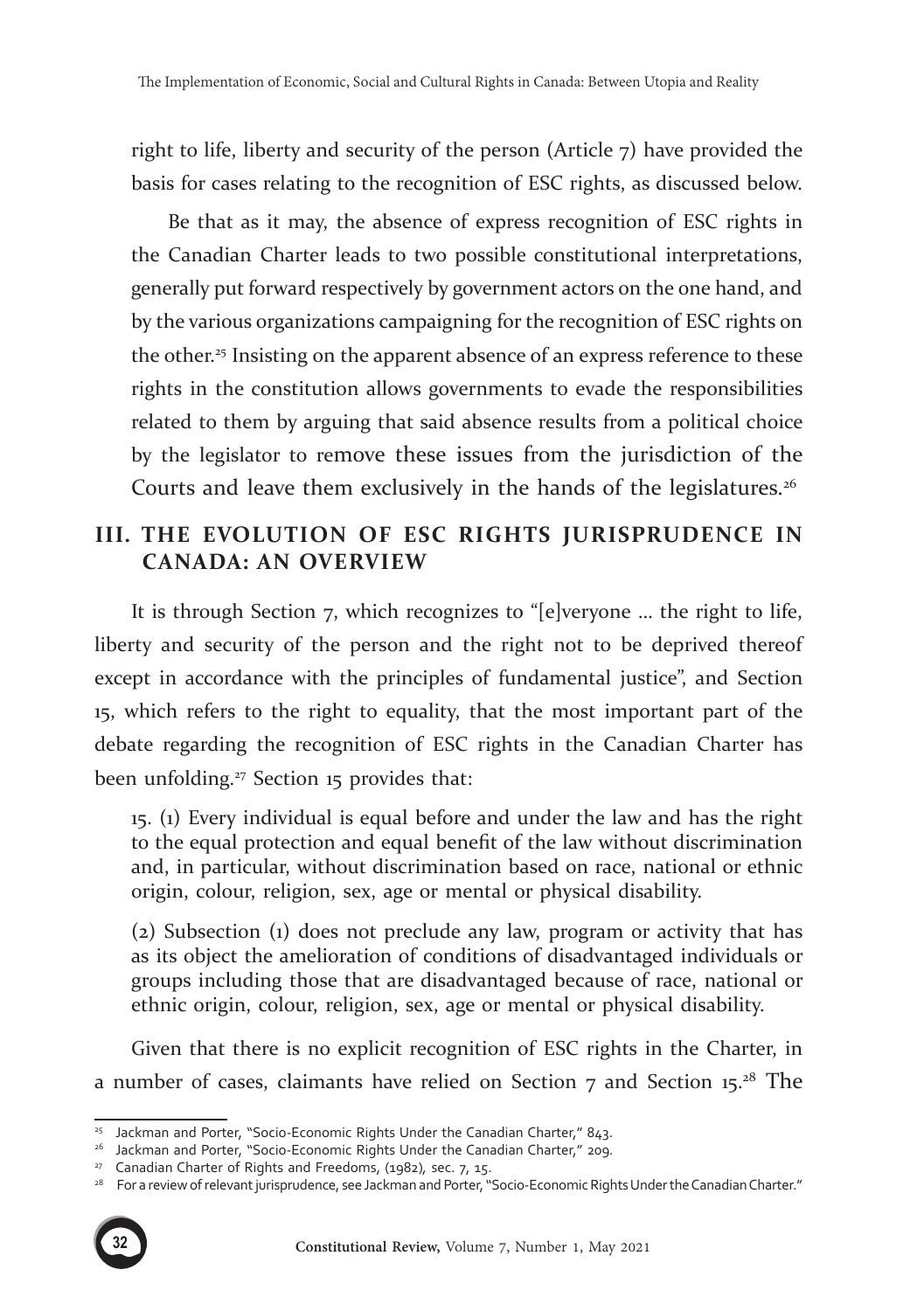Supreme Court has implied in previous cases that the Charter could protect economic and social rights to some extent<sup>29</sup> and has recognized that it places both positive and negative duties on different levels of government. The paradigm of positive and negative rights under the Charter jurisprudence, and in particular in relation to ESC rights, has caught the attention of many human rights and constitutional scholars over the years.30 As Martha Jackson and Bruce Porter put it:

The problematic and now widely discredited distinction between justiciable civil and political rights and non-justiciable social rights has a number of adverse consequences for Charter interpretation, however. When they are conceived solely as negative rights, broadly framed guarantees, such as rights to life and security of the person, are whittled down to freedom from government interference and stripped of their social rights content. The effect is to disenfranchise disadvantaged groups from the protection of section 7 […] Moreover, a negative rights framework reduces section 15– the very Charter section that was drafted to ensure substantive rather than formal equality for disadvantaged groups–to a guarantee of freedom simply from direct discrimination.<sup>31</sup>

Providing the examples of many countries from all corners of the world, such as Colombia, Brazil, Portugal, South Korea, South Africa and others, Ania Kwadrans argues that the "distinction between positive and negative rights has now largely been rejected by the international community and in academic circles. The justiciability of ESR has also been established through national constitutions that incorporate ESR as legally enforceable and constitutionally binding." $32 \text{ In a}$ 



<sup>29</sup> Martha Jackman and Bruce Porter, "Social and Economic Rights" in *The Oxford Handbook of the Canadian Constitution,* eds. Peter Oliver, Patrick Macklem, and Nathalie Des Rosiers (Oxford: Oxford University Press,

<sup>2017), 848. 30</sup> Concerning the debate between positive and negative rights, see generally Ania Kwadrans, "Socioeconomic Rights Adjudication in Canada: Can the Minimum Core Help in Adjudicating the Rights to Life and Security of the Person under the Canadian Charter of Rights and Freedoms?" *Journal of Law and Social Policy* 25, (2016): 78-108; Margot Young, "Charter Eviction: Litigating Out of House and Home," *Journal of Law and Social Policy* 24 (2015): 46; Malcolm Langford, "The Justiciability of Social Rights: From Practice to Theory," in *Social Right Jurisprudence: Emerging Trends in International and Comparative Law*, ed. Malcolm Langford (New York: Cambridge University Press, 2008); Cass R Sunstein, "Social and Economic Rights? Lessons from South Africa," *Constitutional Forum* 11, no. 4 (2001): 123.

<sup>&</sup>lt;sup>31</sup> Martha Jackman and Bruce Porter, "Introduction, Advancing Social Rights in Canada," *Irwin Law* (November 2015): 13.

<sup>&</sup>lt;sup>32</sup> Ania Kwadrans, "Socioeconomic Rights Adjudication in Canada: Can the Minimum Core Help in Adjudicating the Rights to Life and Security of the Person under the Canadian Charter of Rights and Freedoms?"*Journal of Law and Social Policy* 25 (2016): 83.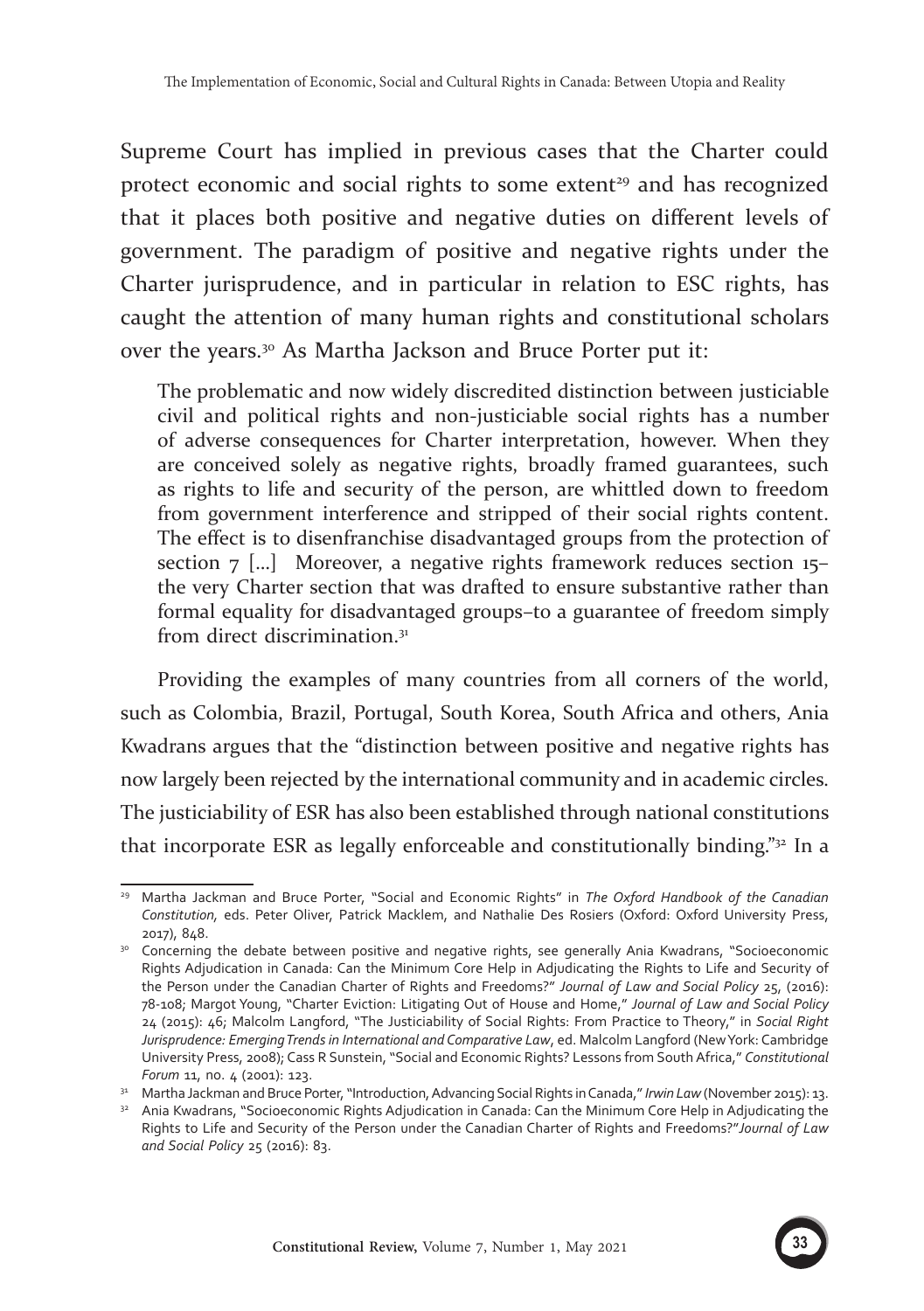similar comparative analysis, Katharine Young draws on constitutional examples to argue that "processes of interpretation, enforcement, and contestation each reveal how economic and social interests can be protected as human and constitutional rights, and how their protection changes public law".<sup>33</sup>

Nevertheless, decades after the adoption of the Charter, and the broken illusion that ESC rights could make their way into a jurisprudential construction of fundamental rights recognized in the Charter, such as Articles 7 and 15, it is now clear that the "bifurcation of positive and negative rights as a simplistic solution to the separation of powers has thus seriously undermined the inclusive paradigm of social rights for which women, people with disabilities and other stakeholders fought".34 Having overviewed the constitutional framework for the recognition of ESC rights through judicial interpretation of fundamental constitutional rights, we now turn to the examination of specific case-studies to illustrate the evolution of ESC rights in Canada.

In the *Morgentaler,*35 *Carter*<sup>36</sup> and *Smith*37 cases, the Court acknowledges that Section 7 requires that governments "refrain from adversely affecting individual physical or psychological health or security".38 Additionally, Dianne Pothier notes, in an excerpt cited by the Court in *Vriend*, that Section 32 is "worded broadly enough to cover positive obligations on a legislature such that the Charter will be engaged even if the legislature refuses to exercise its authority".<sup>39</sup> A notable example of the implementation of this concept is the 1989 *Irwin Toy* case, which dealt with the compatibility between provisions of a Quebec law that prevented the broadcasting of commercial advertising directed at children under 13 years of age and the right to freedom of expression enshrined in Section 2 (b) of the Charter. In this case, the Court dismissed an attempt to include the right

<sup>39</sup> Dianne Pothier,"The Sounds of Silence: Charter Application When the Legislature Declines to Speak," *Constitutional Forum* 7 (1996): 115.



<sup>33</sup> Katharine Young, *Constituting Economic and Social Rights: The Path to Transformation*, Abstract (Oxford: University Press, 2012), available at SSRN: https://ssrn.com/abstract=2419986. See also a more recent study by the same author: Katharine Young, *The Future of Economic and Social Rights* (Cambridge: Cambridge University Press, 2019).

<sup>34</sup> Jackman and Porter, *Advancing Social Rights in Canada,* Introduction, 14.

<sup>35</sup> R v. Morgentaler, 1 SCR 30 (1988).

<sup>&</sup>lt;sup>36</sup> Carter v. Canada (Attorney General), 1 SCR 331 (2015).

<sup>37</sup> R v. Smith, 2 SCR 602 (2015).

<sup>38</sup> Jackman and Porter, "Social and Economic Rights," 851.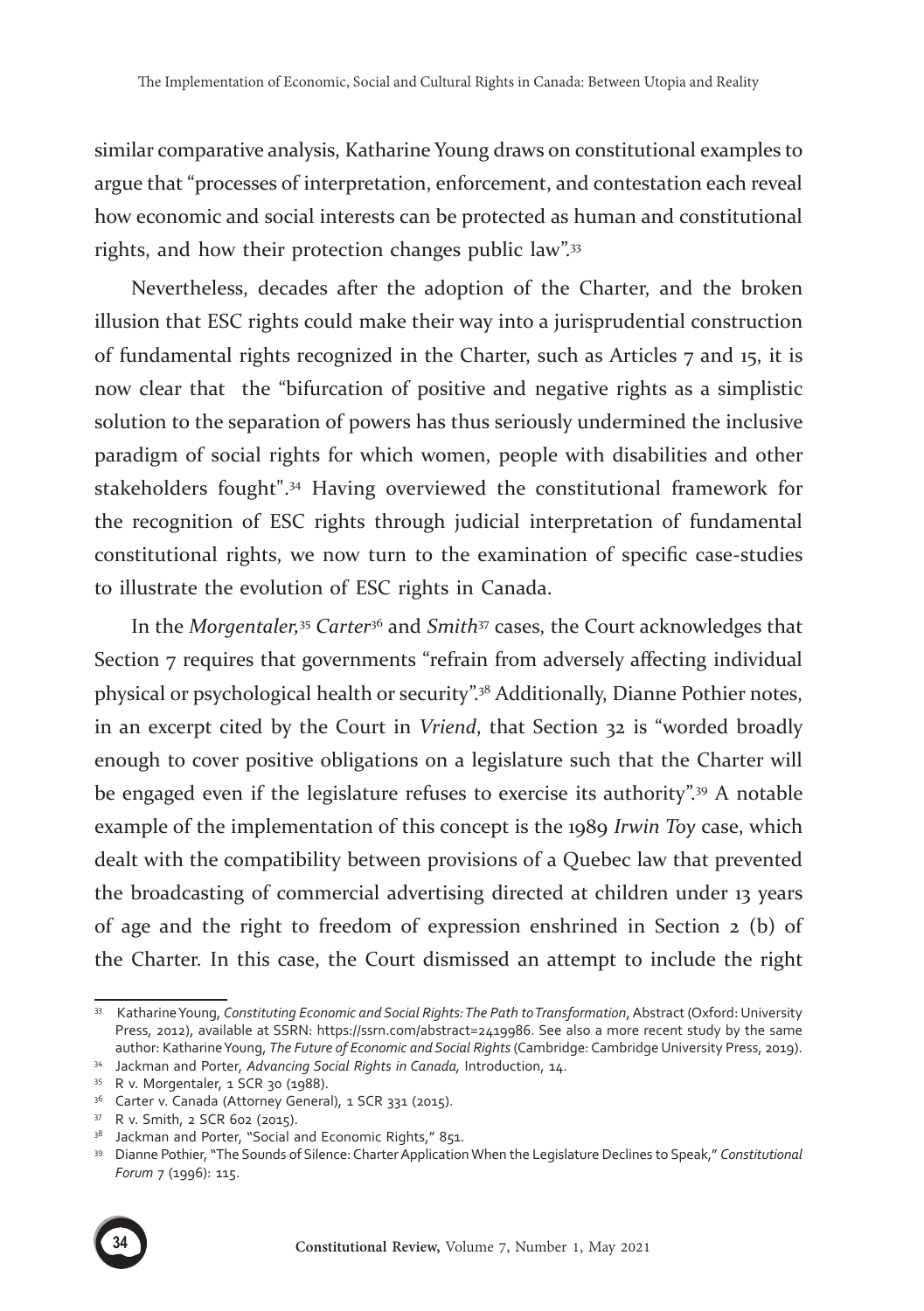to property in the constitution through Section 7 of the Canadian Charter on the basis that such a right had been voluntarily excluded from the Charter.40 In doing so, the Court made sure to differentiate between economic rights in the commercial and corporate sense, and the economic rights included in various international treaties as defined, for example, in the ICESCR.<sup>41</sup> The Court had concluded that it would have been hasty to exclude the latter at such an early stage in the interpretative process of the Charter.<sup>42</sup>

This decision proved to be enlightening as to the tone that the Court has adopted with regard to the recognition of ESC rights, at times acting as guardian of said rights, and at others contributing to their fragility. Most often, it is precisely the Court's inaction and restraint that has proved damaging to such recognition rather than any positive action directed against it. As proof of this assertion, in the first two decades following this decision, most of the lower Canadian courts rejected economic and social rights claims on the basis of their alleged exclusion from Section 7 of the Charter, despite the Supreme Court's warning.43 However, the window left ajar by the Supreme Court in relation to Article 7 was not addressed in any way until 2002.<sup>44</sup>

The question was raised again in *Gosselin*, a landmark decision with regard to ESC rights in Canada, which will be discussed in more detail below.45 In this case, the Court had to consider the constitutionality of a regulation that substantially reduced the benefits of social assistance to recipients under the age of 30 who were not participating in labour market reintegration programs.46 Thus, in short, the Court had to decide whether, in light of Section 7 of the Charter governments had a positive obligation to ensure that those in need received a sufficient amount of public welfare benefits to meet their basic needs.47 Faithful to its usual approach, rather than deciding whether there was (or was not) such

<sup>40</sup> Irwin Toy Ltd v. Québec (Attorney General), 1 SCR 927 (1989), par. 1003.<br>41 Irwin Toy Ltd v. Québec.

<sup>42</sup> Irwin Toy Ltd v. Québec.

<sup>43</sup> Martha Jackman, "Poor Rights: Using the Charter to Support Social Welfare Claims," *Queens Law Journal* 19, no.

<sup>65 (1993): 75. 44</sup> Jackman and Porter, "Social and Economic Rights," 849.

<sup>&</sup>lt;sup>45</sup> Gosselin v. Quebec (Attorney General), SCC 84 (2002).<br><sup>46</sup> Gosselin v. Quebec.<br><sup>47</sup> Gosselin v. Quebec.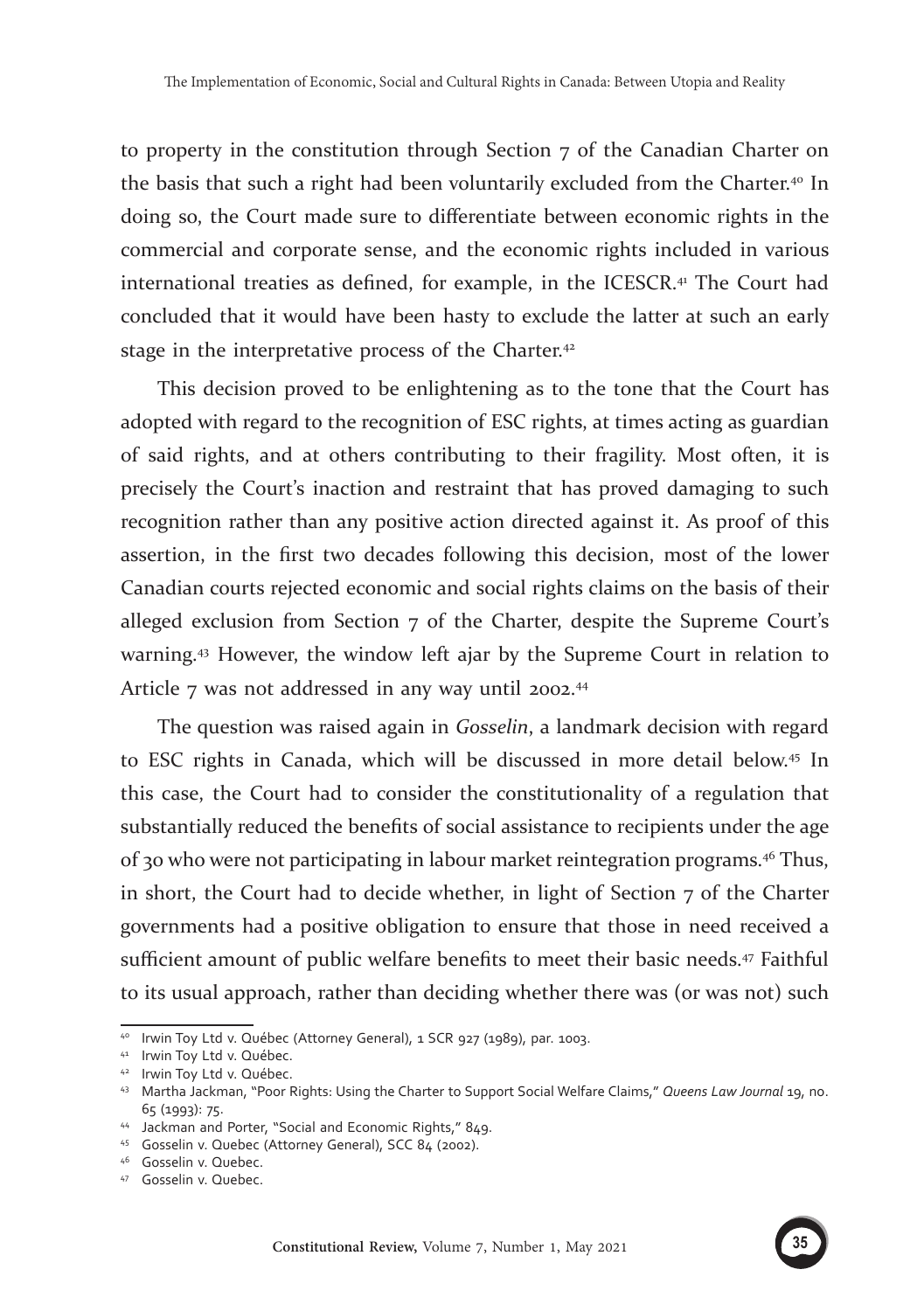an obligation, the Court merely indicated that in this particular case the facts did not justify the recognition of a positive obligation imposed by these rights.<sup>48</sup> The Court therefore indicated that such an interpretation remained possible in a future case, but that in this instance the presence of compensatory clauses based on the work accomplished and the absence of evidence of significant hardship arising from this regulation did not trigger such an obligation.<sup>49</sup>

In the 2005 *Chaoulli* case, the Supreme Court contended that though the Charter "does not confer a freestanding constitutional right to healthcare,"50 the fact that medical services in the public healthcare system were delayed in the province of Quebec meant that patients' rights to life, physical and psychological security were violated.<sup>51</sup> The majority of the Court concluded that residents of the province of Quebec should be allowed to take out private insurance plans in order to access private medical services and that the legislation prohibiting them from doing so had to be struck down.52 A few years later, the *Toussaint* case highlighted that much uncertainty remains with regards to challenging healthcare access as a violation of Sections 7 and 15 of the Charter. Both the Federal Court and the Federal Court of Appeal found that Toussaint's, an irregular migrant, access to healthcare was not to be funded by the Canadian government's Interim Federal Health Program despite the woman's "risk [being] significant enough to trigger a violation of her rights to life and security of the person".53 Justice Mactavish, in the context of the *Canadian Doctors for Refugee Care* case, further noted that "the Charter's guarantees of life, liberty and security of the person do not include the positive right to state funding for health care".54

However, in 2011, the Supreme Court considered the *PHS Community Services (Insite)* case, whereby the plaintiffs claimed that the federal government's failure to concede an exemption to the Controlled Drugs and Substances *Act* for Insite's supervised drug injection site resulted in a violation of Section 7 and that the

<sup>54</sup> Canadian Doctors for Refugee Care v. Canada (Attorney General), FC 651, (2014), par. 571.



<sup>&</sup>lt;sup>48</sup> Gosselin v. Quebec, par. 82.<br><sup>49</sup> Gosselin v. Quebec, par. 83.<br><sup>50</sup> Chaoulli v. Quebec (Attorney General), 1 SCR 791 (2005), par. 104.

<sup>51</sup> Jackman and Porter, "Social and Economic Rights," 848.

<sup>52</sup> Chaoulli v. Quebec (Attorney General), par. 103-104.

<sup>53</sup> Toussaint v. Canada, FC 810 (2010), par. 61.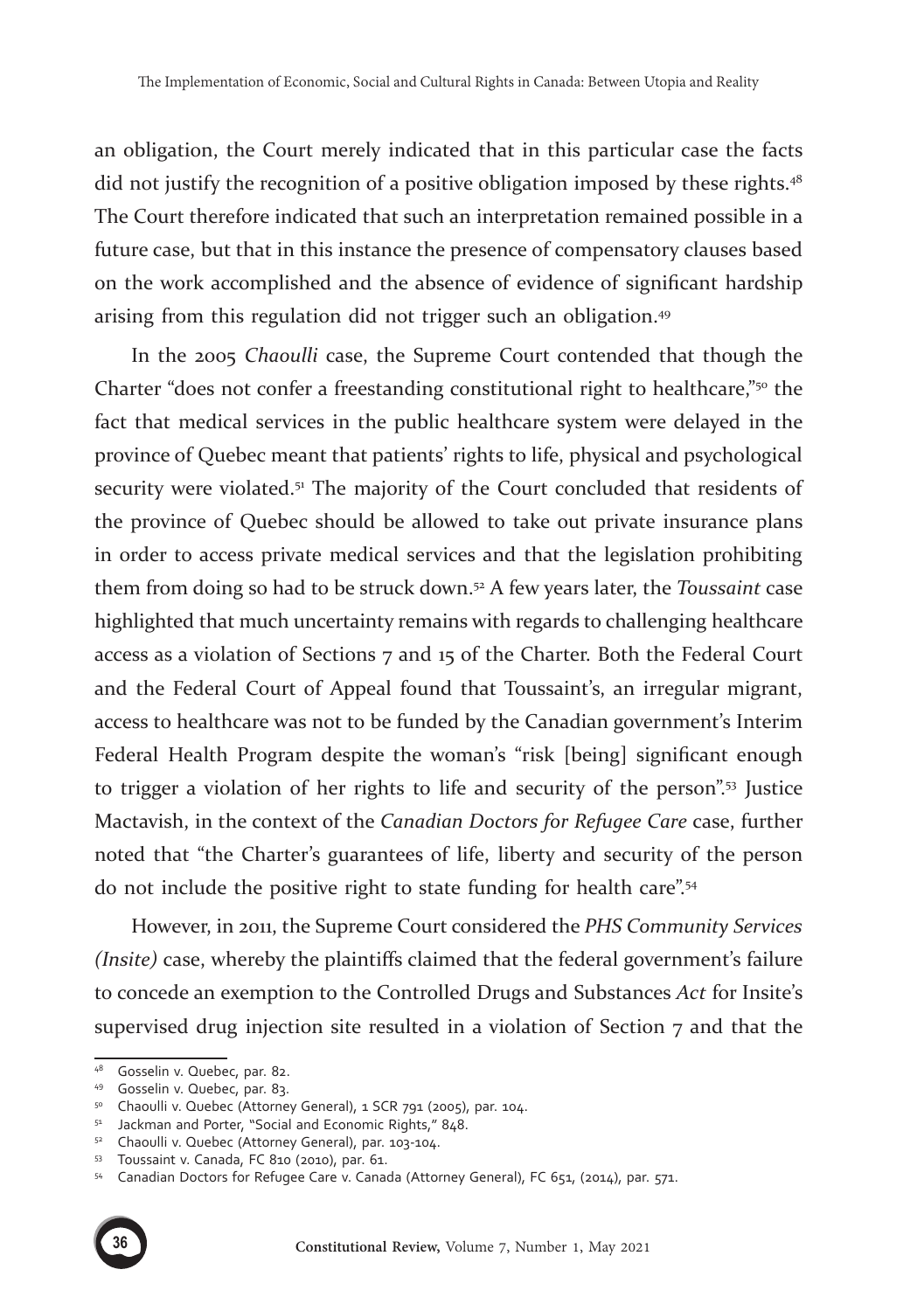organization's permit should be renewed.55 The Court concluded that "denial of access to the health services provided at Insite violates its clients' [Section  $7$ ] rights to life, liberty and security of the person".56

The long-term practical effect of simply suggesting that such a positive obligation could exist without ever commenting on its content is to negate that very possibility. Evidence of this is provided by the fact that the Supreme Court's approach to the recognition of ESC rights under Section 7 of the Charter remains inconclusive to this day. Such an assertion requires thus an examination of the development of ESC rights under the aegis of Article 15 of the Charter*,*  the right to equality.

The first Supreme Court decisions that dealt with ESC rights through Section 15 of the Charter were crucial to lay the foundation for an opportunity to claim ESC rights through the Charter. The Court thus interpreted the right to equality to include essential dimensions of ESC rights and to impose positive obligations on the government to address inequalities.57 In *Schachter*, the Court acknowledged that social assistance programs for single mothers are encouraged by Article 15 of the Charter and justified positive legal remedies for overly restrictive programs on these grounds.58 Several lower courts followed the lead of the Supreme Court by recognizing the role of systemic discrimination on the basis of poverty and accepting it as similar to the categories of discrimination already comprised by Article 15 of the Charter.59 Be that as it may, the Court has not explicitly recognized the positive dimension of said rights to ensure substantive equality, namely the state's obligation to provide social programs to meet the needs of people experiencing poverty.60 The Court also failed to answer the question as to whether the social condition of poverty should be formally recognized as a prohibited ground for discrimination under Article  $15$ <sup>.61</sup>



<sup>&</sup>lt;sup>55</sup> Canada (Attorney General) v. PHS Community Services Society, SCC 44 (2011).<br><sup>56</sup> Canada (Attorney General) v. PHS Community Services Society, par. 93.

<sup>57</sup> Jackman and Porter*, "Social and Economic Rights," 850.*

<sup>&</sup>lt;sup>58</sup> Schachter v. Canada, 2 SCR 679 (1992), par. 41.<br><sup>59</sup> See for example: Dartmouth/Halifax County Regional Housing Authority v. Carvery, NSJ No 96 (NCSA), (1993); Falkiner v. Ontario (Ministry of Community and Social Services), OJ No 1771 (ONCA), (2002).

<sup>60</sup> Jackman and Porter, "Social and Economic Rights," 850.

<sup>&</sup>lt;sup>61</sup> Jackman and Porter, "Social and Economic Rights."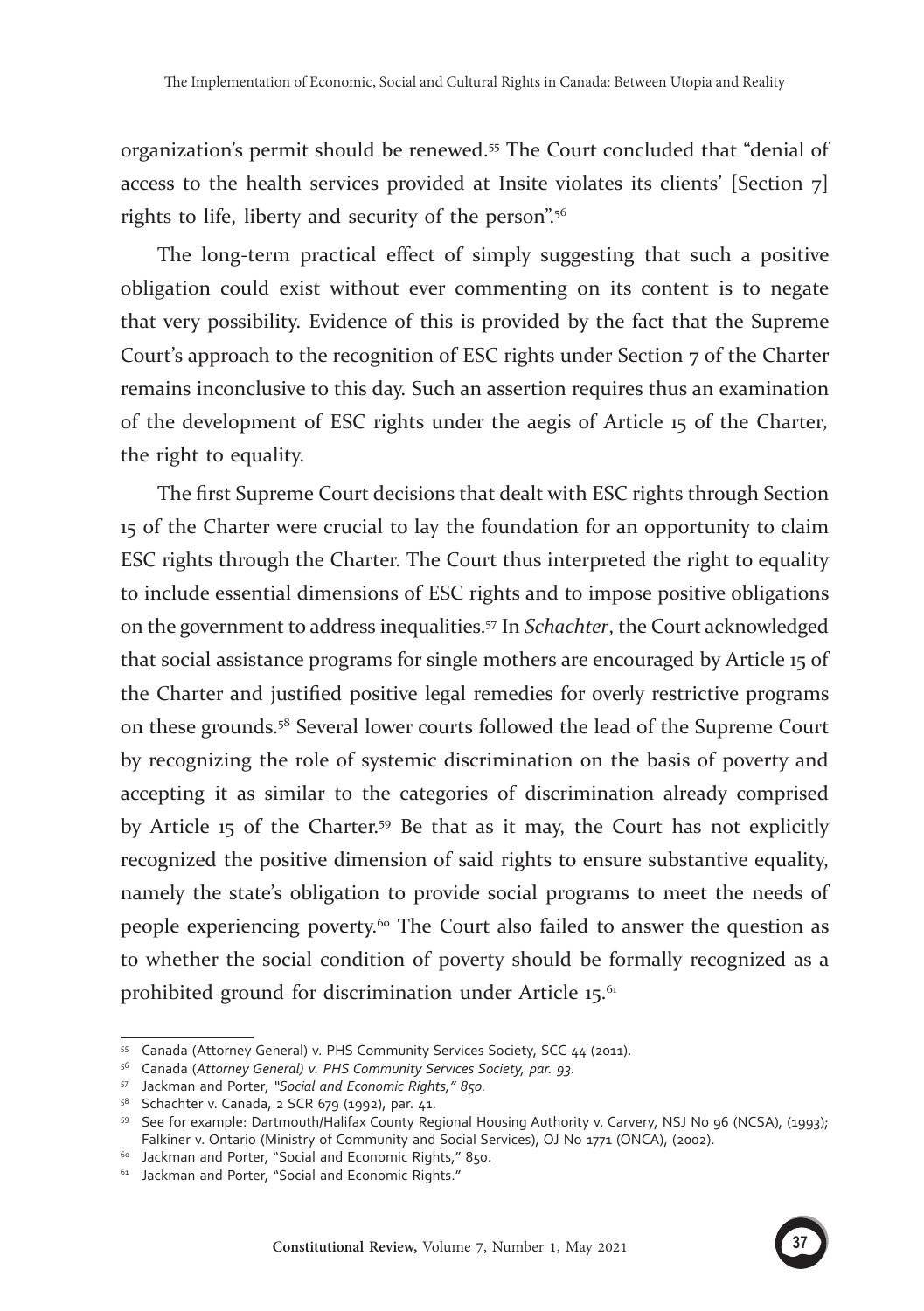The *Auton* case from 2004 demonstrates that despite advances made by the *Eldridge* case in terms of the right to equality, where the Supreme Court concluded that the government of British Columbia had to provide sign language interpretation when administering medical services<sup>62</sup>, there exists no automatic obligation for governments to instill specific social or health programs. As Justice McLachlin stated: "this Court has repeatedly held that the legislature is under no obligation to create a particular benefit. It is free to target the social programs it wishes to fund as a matter of public policy, provided the benefit itself is not conferred in a discriminatory manner".<sup>63</sup> As such, the Court decided that the decision of British Columbia's government to not fund a healthcare program for autistic children did not violate their right to equality under Article 15.<sup>64</sup>

Although there have been strides in acknowledging that economic, social and cultural rights could be recognized as constitutional entitlements $65$ , there is still a long way to go. As put by Jackman and Porter: "section 15 has yet to fully deliver on its promise of substantive equality for disadvantaged groups seeking remedies not only for inequitable but for inadequate social programs and policies. The question, left open by the Supreme Court in *Irwin Toy*, of whether section 7 should be interpreted to include social and economic rights such as the right to food, housing or social security, also remains unanswered".<sup>66</sup>

Indeed, it is important to focus on the Supreme Court's progress in this direction and to try to illustrate what the future is likely to hold for the pursuit of the constitutional protection of ESC rights. More specifically, we will do so through Section 7 of the Charter and take as a case study the Supreme Court's decision in *Gosselin,*67 which we briefly discussed above. Despite our conclusion that the framework proposed by the Court has shown disappointing results, considering this judgment's importance, an in-depth study of the ins and outs

<sup>&</sup>lt;sup>67</sup> Gosselin, SCC.



<sup>&</sup>lt;sup>62</sup> Eldridge v. British Columbia (Attorney General), 3 SCR 624 (1997).

 $63$  Auton (Guardian ad litem of) v. British Columbia (Attorney General), 3 SCR 657 (2004), par. 41.

<sup>&</sup>lt;sup>64</sup> Auton (Guardian ad litem of) v. British Columbia (Attorney General).

<sup>65</sup> Louise Arbour, "Freedom from Want, From Charity to Entitlement" (LaFontaine-Baldwin Lecture, 2005). Accessed at: https://archive.macleans.ca/article/2005/3/14/freedom-from-want.

<sup>&</sup>lt;sup>66</sup> Jackman and Porter, "Social and Economic Rights, 859.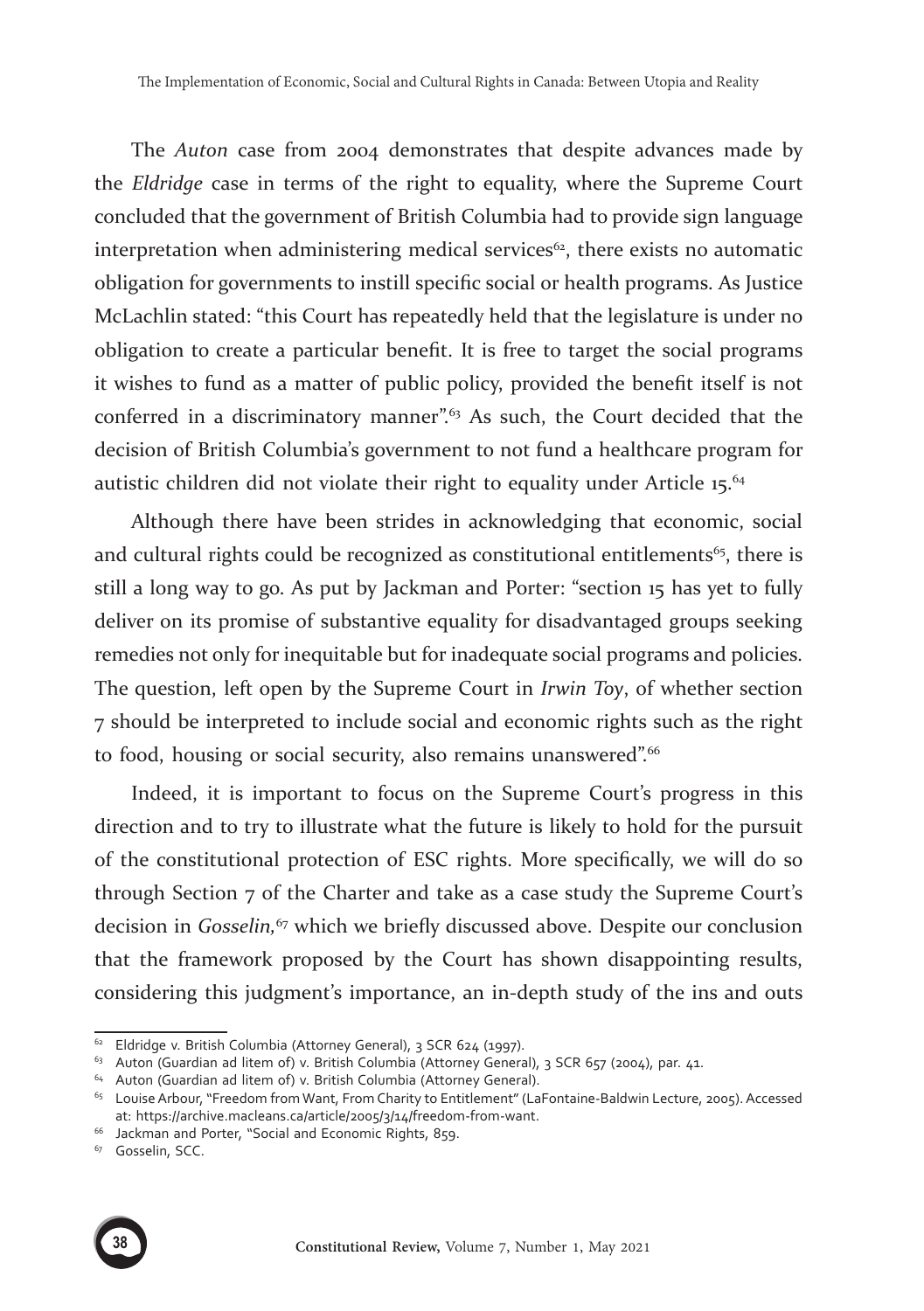of its analysis of Article 7 of the Charter is required to understand some of the possible ways to move forward.

The Court's decision in *Gosselin*, while disappointing in some respects, made significant progress in recognizing essential components of ESC rights. A brief recap of the facts is required. Louise Gosselin, as the representative of the province's under-30 social assistance recipients, sued the Government of Quebec through a class-action lawsuit.68 She was seeking to declare unconstitutional Section 29 (a) of the Regulation respecting Social Aid*.* 69 The provision reduced the amount claimable as financial assistance for individuals under 30 years of age to one-third of the "basic needs amount" provided for in Article 23 of the Regulation, which allowed them to meet their most basic needs.<sup>70</sup> The appellant therefore claimed that the provision of the regulation violated her right to security of the person under Section 7 of the Canadian Charter, her right to be protected from discrimination on the basis of age under Section 15, and finally her right to "an acceptable standard of living" under Section 45 of Quebec's Charter of Human Rights and Freedoms.<sup>71</sup>

The relevant question before the Court was whether to passively block governmental actions violating the rights contained in Article 7. Alternatively, was the government also forced to ensure that it guaranteed some economic assistance to people in need to avoid for its inaction to have the effect of violating their right to life, liberty and security? A view widely supported by provincial and federal governments, would be to eliminate the possibility of recognizing any positive dimension to the right to life, liberty and security of the person.72 This argument was based partly on the placement of Article  $7$  in the Charter, which would supposedly indicate that it concerns only the interaction of individuals with the administration.<sup>73</sup> The other facet of the argument was democratic in

<sup>&</sup>lt;sup>68</sup> Gosselin, SCC.

<sup>&</sup>lt;sup>69</sup> Regulation Respecting Social Aid, R.R.Q., c. A-16, r. 1, s 29 a).<br><sup>70</sup> Gosselin, SCC.<br><sup>71</sup> Gosselin, SCC.

<sup>&</sup>lt;sup>72</sup> Peter Hogg, *Constitutional Law of Canada*, 4<sup>th</sup> ed (Scarborough: Carswell, 1997). 44.

<sup>73</sup> Hogg, *Constitutional Law of Canada*.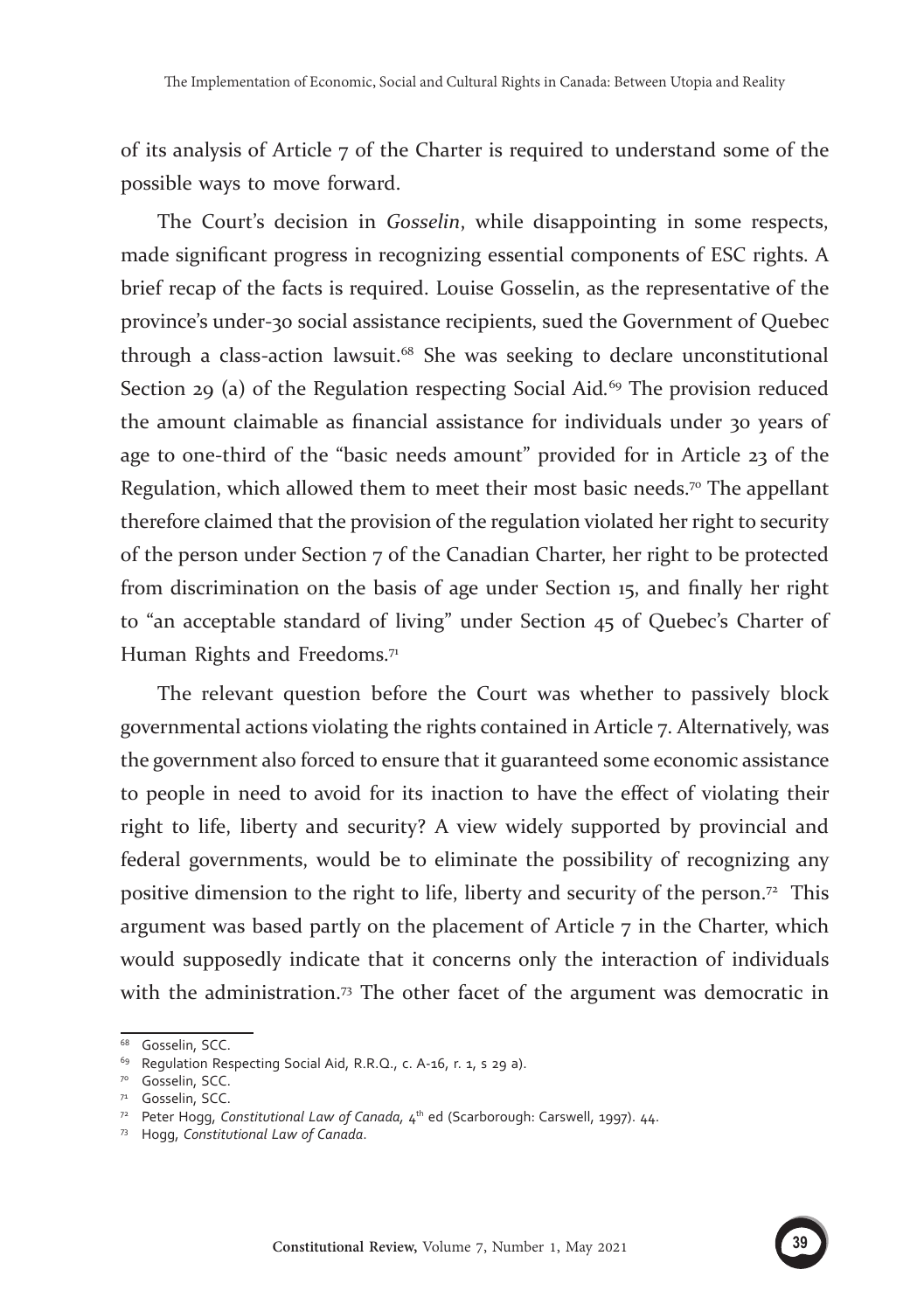nature, i.e., to include positive obligations in Section 7 would have the effect of placing political issues under the jurisdiction of the courts.74 We'll come back to this argument throughout our analysis to demonstrate that while the Court has justified part of its decision on the basis of democracy, other political motives may have been the driving factor.

In short, an attempt was made to limit the application of Section 7 to protection against direct state intervention that would harm the person's physical and psychological integrity. This interpretation of Section 7 was vigorously rejected in *Gosselin,* while 8 of the 9 judges of the Supreme Court concluded that it was not applicable.<sup>75</sup> The majority concluded that although Section  $7$  had so far been interpreted as a negative guarantee preventing the state from depriving citizens of the rights protected therein, this did not preclude its possible application in the future.76 The majority subsequently mentioned that such an application would depend on the circumstances, as the present case did not allow positive obligations to be triggered. $\pi$  Justice Louise Arbour, in dissent, went even further by affirming that such positive obligations existed in this particular case. In particular, she pointed out that by refusing to apply them in this case, the Court was going against its own case law in a previous judgment.<sup>78</sup>

Some might argue that such a conclusion does not give cause for celebration. However, the effect of the Court's conclusion is undeniable: it opens the door to the recognition of positive obligations for ESC rights through Article 7. It does so by making it conditional upon the presence of certain circumstances. Therefore, such circumstances must exist, or at least the Court must be receptive to their existence if the situation warrants it, which is a giant step forward in the evolution of ESC rights as constitutional obligations.



<sup>74</sup> Hogg, *Constitutional Law of Canada*.<br><sup>75</sup> Gosselin, SCC.<br><sup>76</sup> Gosselin, SCC, par. 82.<br><sup>77</sup> Gosselin, SCC, par. 83.

<sup>78</sup> Gosselin, SCC, par. 324.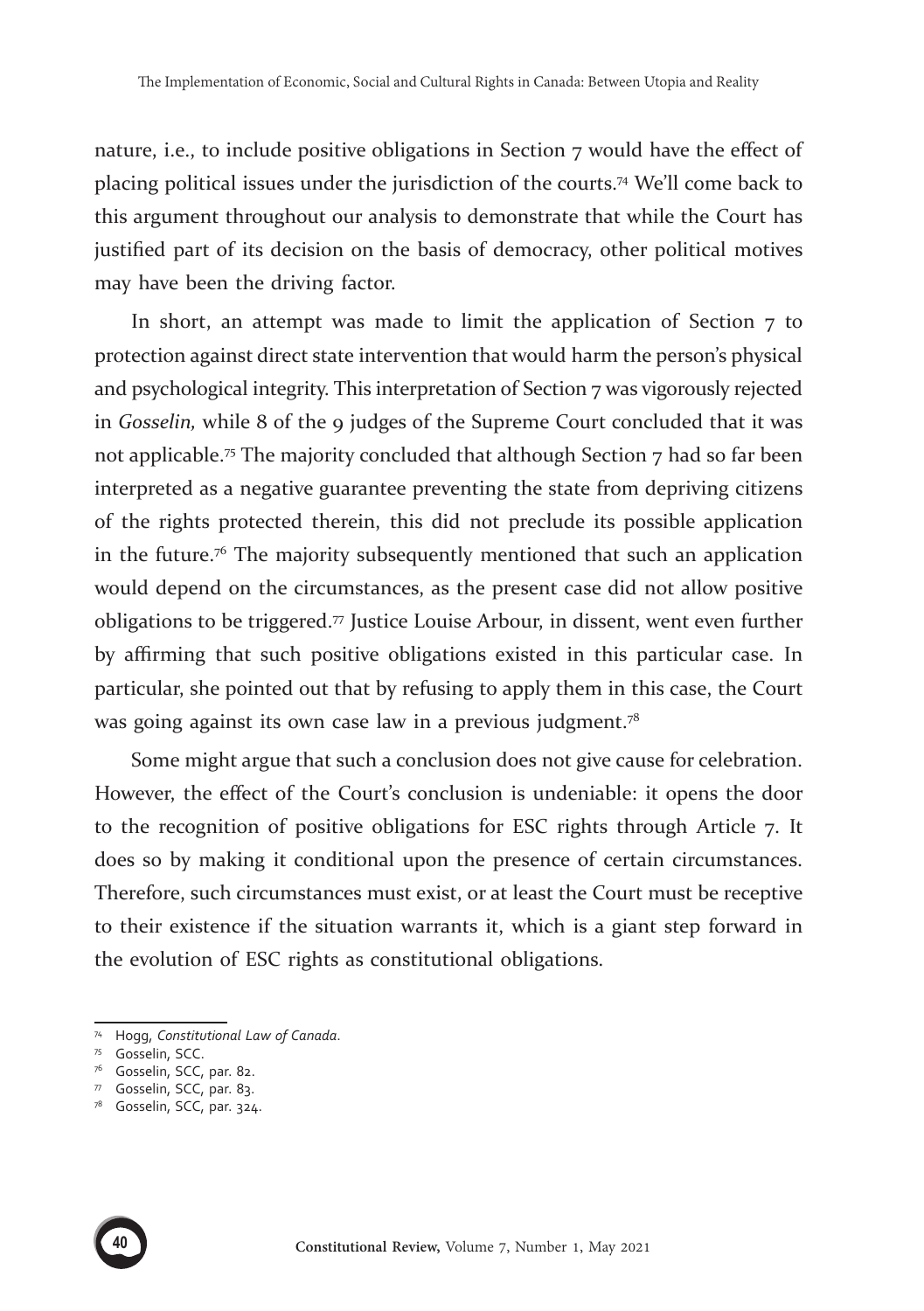## **IV. THE ACHILLES' HEELS OF ESC RIGHTS: THE JURISPRUDENTIAL CONSTRUCTION OF THE POSITIVE/ NEGATIVE DICHOTOMY**

While most provinces have adopted poverty reduction plans, none of them has implemented a strong rights-based approach.79 Most of these measures do not hold the government accountable nor do they impose positive obligations towards it. Such advances are part of a process towards a purpose that cannot be achieved overnight. The pressure exerted by anti-poverty groups is not in vain; it raises awareness among the population and governments about the difficulties faced by the poor in their everyday lives. The laws and strategies put in place by governments are also essential, they send a message that this is a key concern.

In light of this, the question arises as to how a full recognition of the positive dimension of ESC rights has not been fully realized in Canada. Over the last few decades, multiple apex courts in a variety of countries have progressively contributed to the decay of ESC rights by rendering judgments at odds with the nature of such rights.<sup>80</sup> Indeed, the growing popularity of neoliberalism among political elites has pressured courts into adapting judicial systems to fit this new paradigm<sup>81</sup>. In turn, the question of how ESC rights were to take shape within these new structures would soon arise. Indeed, as neoliberalism is founded on the premise of limited state intervention in the economy and faith in the free market, its compatibility with ESC rights is far from clear at a foundational level. Therefore, if there were to be ESC rights (or any rights for that matter) in such a system, they had to be redefined so as to coexist with the central values of neoliberalism. Although Canada has not completely deviated from this global trend, the path it has taken differs slightly. This section highlights how some of these values specifically made their way into Canadian constitutional law by identifying the methods the Courts have used to accommodate a neoliberal ideology at the expense of ESC rights.

<sup>79</sup> Martha Jackman and Bruce Porter, "International Human Rights and Strategies to Address Homelessness and Poverty in Canada: Making the Connection," (Working Paper, University of Ottawa Faculty of Law Legal Studies no. 09, 2013), 36.

<sup>80</sup> Paul O'Connell, "The Death of Socio-Economic Rights," *Modern Law Review 74*, no. 4 (July 2011): 532-554

<sup>81</sup> Paul O'Connell, "The Death of Socio-Economic Rights."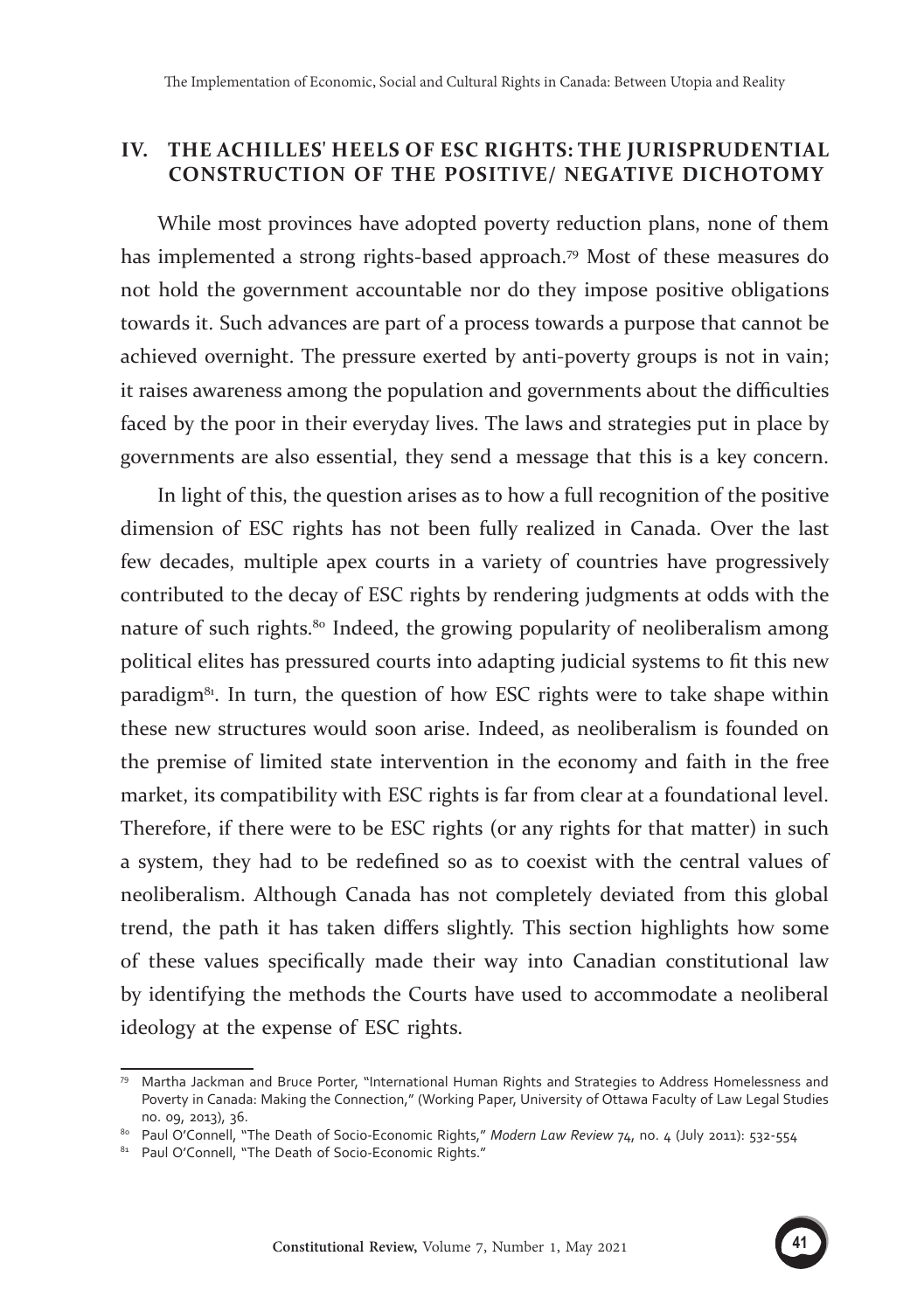Before going any further, it is important to identify some of the relevant fundamental precepts that typically underlie the neoliberal vision. As with any political ideology, its followers are often guided by common narratives, guidelines that will accompany them in their decision-making process. As judges are no exception to this, we will try to pinpoint what these narratives are and how they are exploited in a judicial setting. Such a process isn't necessarily fluid and certainly does not have to be overt or intentional. In fact, it is a lot more likely to be implicit and progressively implemented through judicial interpretation<sup>82</sup>. Nevertheless, the many inconsistencies that will arise from this study will demonstrate that such a bias is indeed prevalent. One of the tenets of neoliberalism that is particularly important to our analysis is the commodification of the individual's role in society.<sup>83</sup> In other words, the individual is to be rewarded or supported according to his or her productivity or eventual ability to be productive. Productivity is thus associated with merit; the individual is responsible for his or her own success or failure.84 Another important facet is the idea of skepticism towards the state, which is seen as burdensome and unproductive, as opposed to the market which benefits society as a whole through its efficiency and economic prowess.<sup>85</sup> This phenomenon notably explains the emphasis by political elites on negative rights (which protect individual freedom) as opposed to positive rights (which typically require the redistribution of resources by the state), leaving little place for ESC rights to prosper.<sup>86</sup>

Based on global trends, there are usually two main ways for these transitions to occur, depending on whether or not the rights are textually provided for in the constitution. $87$  In the case that they aren't, which is Canada's situation as we've discussed previously, Courts usually tend to recognize solely the negative dimension of constitutional rights and seize the opportunity to frame ESC

<sup>87</sup> Paul O'Connell, "The Death of Socio-Economic Rights," 532-554, 539.



<sup>82</sup> David Schneiderman, *Constitutionalizing Economic Globalization* (Cambridge: Cambridge University Press, 2007) 2.

<sup>83</sup> Paul O'Connell, "The Death of Socio-Economic Rights," 535.

<sup>84</sup> Lisa Philipps, "Taxing the Market Citizen: Fiscal Policy and Inequality in an Age of Privatization," *Law and Contemporary Problems* (2000) 63: 115.

<sup>85</sup> Paul O'Connell, "The Death of Socio-Economic Rights," 535.

<sup>86</sup> Craig Scott and Patrick Macklem, "Constitutional Ropes of Sand or Justiciable Guarantees? Social Rights in a New South African Constitution,", *University of Pennsylvania Law Review* 141 (1992): 1, 26.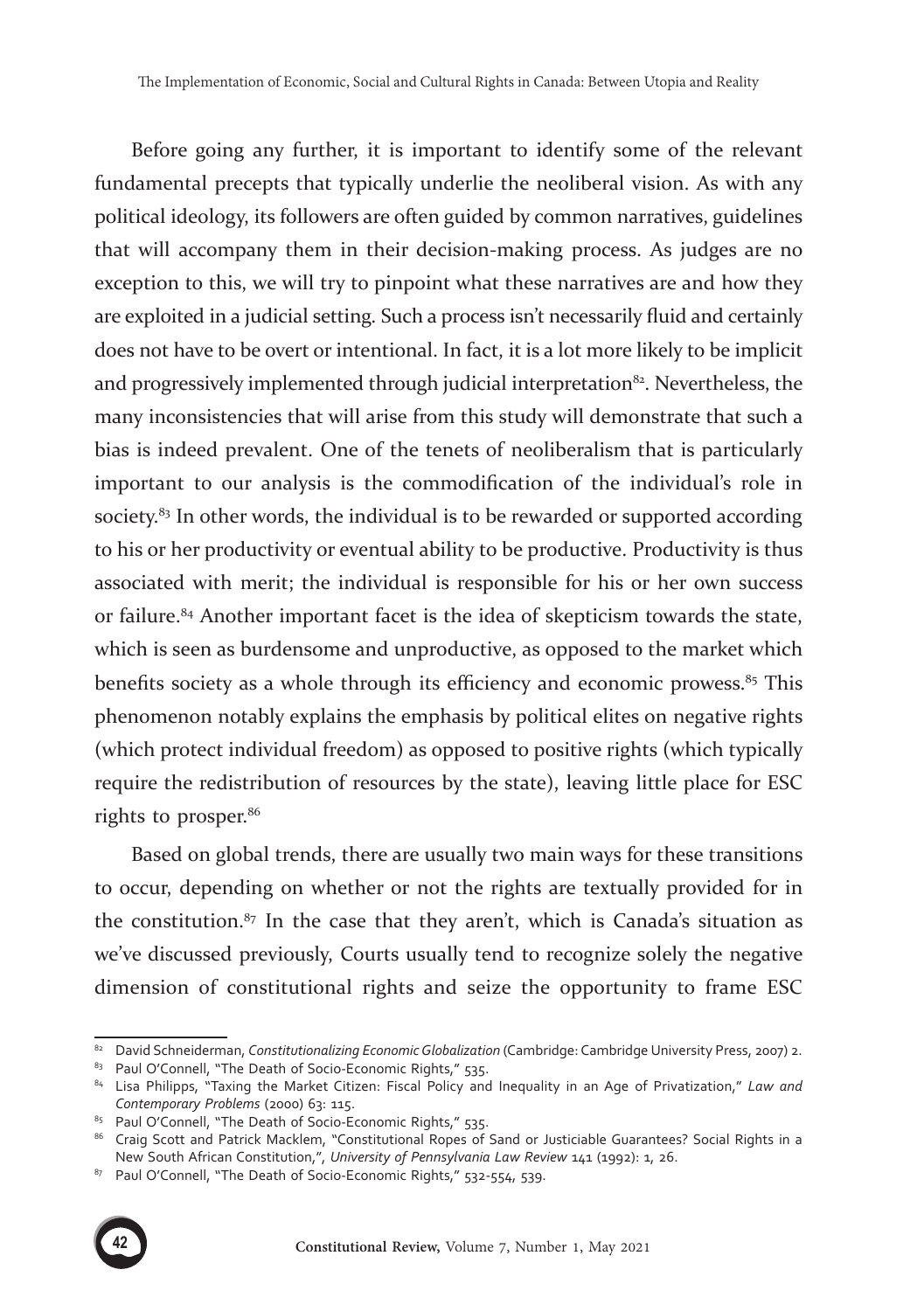rights in a procedural role at most.<sup>88</sup> As we will see, this isn't the path Canada has taken. How, then, has the Supreme Court of Canada arrived at similar outcomes without explicitly excluding the positive dimension of ESC rights, as is the case in other jurisdictions? It is in the transition from theory to practice that the Court has tacitly acted. Where the problem lies is in the assessment of the previously mentioned circumstances required to trigger positive obligations. Indeed, we argue that the Court cannot, on the one hand, impose conditions on the application of positive obligations through Article 7 of the Charter and, on the other hand, vitiate this possibility in practice. In order for the Court's postulate to stand, its approach must remain consistent when it is applied.

The assessment of evidence at trial is central in evaluating if the "circumstances" will in turn exceed the threshold necessary for the application of positive obligations to be triggered.89 For example, the trial judge in *Gosselin* proposed an approach based on a series of biases to argue that the evidence was insufficient to justify the violation of Section  $\tau$  of the Charter. By neglecting the robust evidence proposed by Louise Gosselin regarding the harm suffered as a result of the regulation, one may wonder whether the basis of his argument reflects a legitimate analysis.

Here we encounter our first "common narrative" as the trial judge emphasized the individual's role in securing his or her own welfare by resorting to strength of character. Commenting on the archetypal ideal citizen of a neoliberal system, Philipps writes: "The ideal citizen of neoliberal discourse is responsible to secure his or her own welfare through market activity, family resources, and, if necessary, charity, resorting to government assistance only in the most desperate circumstances. (…) The egalitarian vision of social citizenship, still incompletely realized, is being displaced by a norm of market citizenship in which inequalities are attributed to individual merit or failures, and social rights are displaced by economic rights to private property and free markets." The parallel is staggering when compared with the trial judge's vision of poverty. In particular, the trial judge



<sup>88</sup> Paul O'Connell, "The Death of Socio-Economic Rights."

<sup>89</sup> Martha Jackman, "One Step Forward and Two Steps Back Poverty, the *Charter* and the Legacy of *Gosselin,*" *National Journal of Constitutional Law* 39, no. *85 (2019): 103.*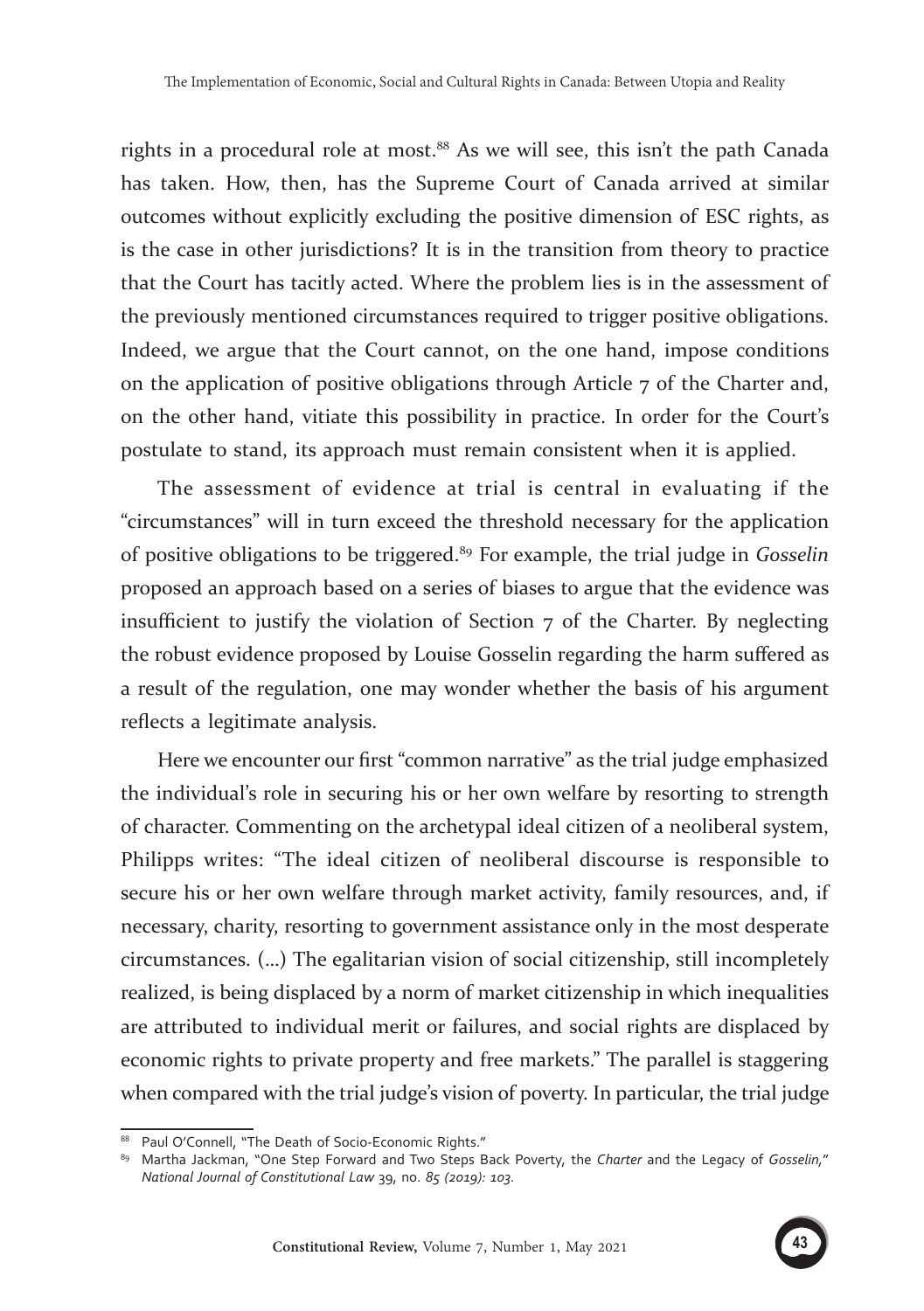mentioned that the main cause of poverty stems from intrinsic characteristics, with external factors playing a secondary role in this regard.<sup>90</sup> He also stated the following "Indeed, it is constant that the human being who has developed the qualities of strength, courage, perseverance and discipline generally overcomes and masters the educational, psychic and even physical obstacles that could lead him into material poverty" (Authors' translation).<sup>91</sup> In response to his argument, the Chief Justice of the Supreme Court, writing for the majority, unreservedly supported the trial judge's conclusion in his interpretation of the evidence.<sup>92</sup> This enabled the Court to avoid directly addressing the question, and instead, to defer to the trial judge's assessment of the evidence. In contrast, the standard used to approve the probative value of the evidence presented by the government did not appear to have been the same as Louise Gosselin's.93 The government, for its part, had not provided any concrete evidence that the regulation would promote the integration of young underprivileged people into the labour market in order to lift themselves out of poverty.94 However, the Chief Justice of the Supreme Court was quick to acknowledge the likely effectiveness of the program in this regard.95 Indeed, this strong inclination to favour assistance conditional on eventual productivity is also revealing. As Philipps writes: "Public services once associated with universal social rights are increasingly restricted, means-tested, and made more closely conditional upon efforts to engage in paid labour."<sup>96</sup>

The dissenting judges, by contrast, treated the evidence presented at trial with far greater rigour, which could explain the very different results that ensued.97 Justice Arbour, for example, pointed out that many barriers prevent people experiencing poverty from doing an effective job search, considering the optimal conditions to do so often rely on financial ability.98 Justice Lebel, for his



<sup>90</sup> Gosselin v. Québec (Procureur général [Attorney General]), R.J.Q. 1647 (C.S. Que.) (1992), 1670.

<sup>91</sup> Gosselin v. Québec, 1676.<br>
92 Gosselin, SCC, par. 46-47.<br>
93 Martha Jackman, "One Step Forward and Two Steps Back: Poverty, the *Charter* and the Legacy of *Gosselin*,"<br> *National Journal of Constitutional Law* 39, no.

<sup>&</sup>lt;sup>94</sup> Martha Jackman, "One Step Forward and Two Steps Back: Poverty."

<sup>95</sup> Gosselin, SCC, par. 43.

<sup>96</sup> Lisa Philipps, "Taxing the Market Citizen: Fiscal Policy and Inequality in an Age of Privatization," *Law and Contemporary Problems* 63(2000): 116.

<sup>&</sup>lt;sup>97</sup> Jackman, "One Step Forward and Two Steps Back: Poverty," 106.<br><sup>98</sup> Gosselin, SCC, par. 392.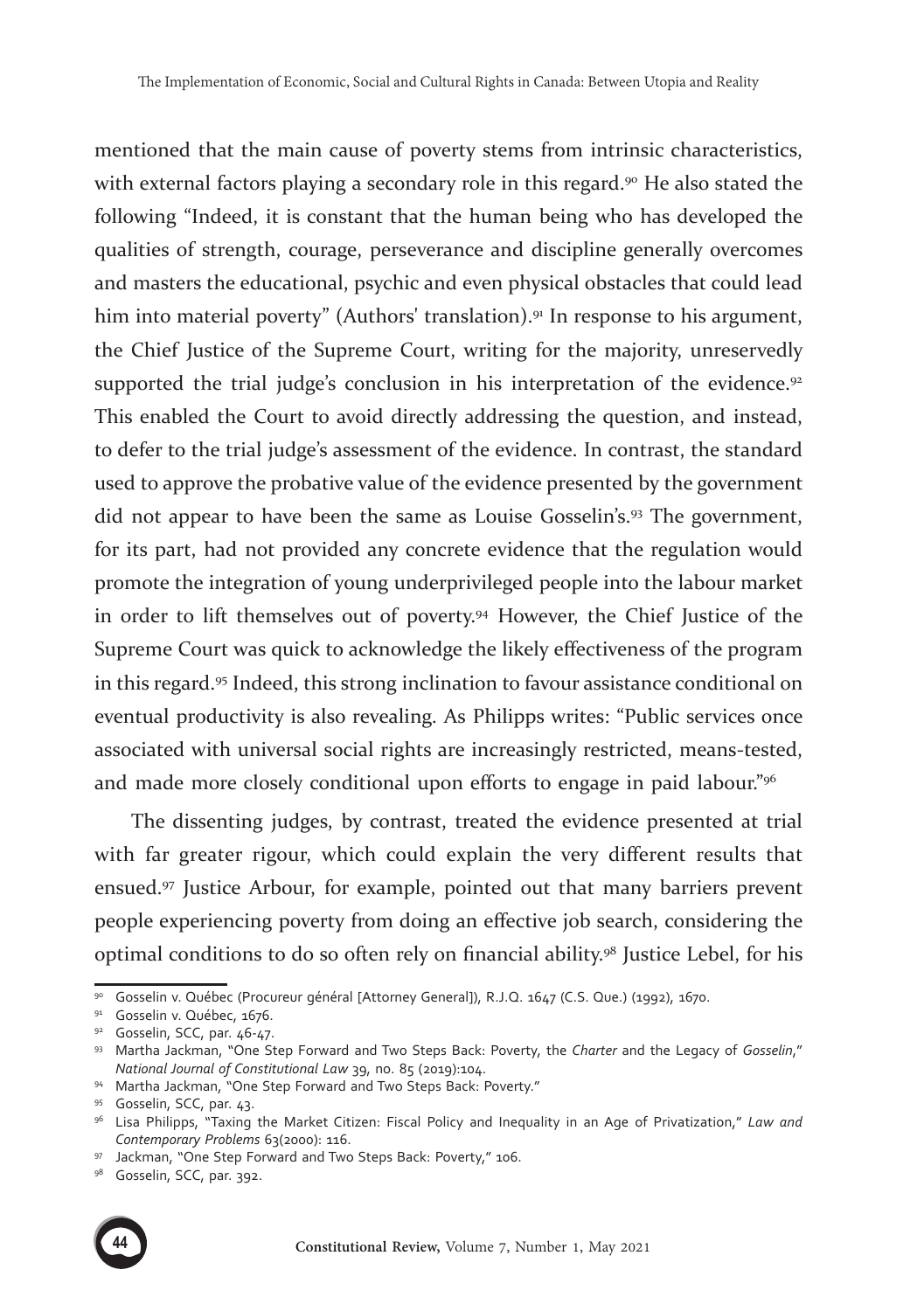part, pointed out that social assistance recipients in the 1980s were not lazy but rather victims of the economic conditions that had created high unemployment in the first place.99 The way the majority and the dissenting judges looked at the evidence sparks a sharp contrast in terms of the depth of the analysis, the former paying less attention to contextual elements. In order to render a fair decision, judges must evaluate the evidence in a neutral manner. But above all, they must not conclude in advance that the circumstances do not justify the application of positive obligations through Section 7 of the Charter by tendentiously neglecting the evidence presented by the plaintiff.

Another problem with the majority's reasoning, the result of which is equally problematic, is that it distorts the position of the complainants. Indeed, the Court refrains from answering Louise Gosselin's question precisely, namely whether in this case the regulation reducing social assistance for people under 30 years of age to one-third of the previous amount violated Article  $7$  of the Charter.<sup>100</sup>

Instead, the Court rephrases this argument as an abstract and biased position. It questions whether Section 7 of the Charter guarantees a right to an adequate amount of social assistance.<sup>101</sup> The way a question is asked can obviously have significant impacts on the answer. Asking the question in the abstract also significantly increases the task of the plaintiffs, especially when the evidence they have to present isn't as relevant to the amended interrogation that the Court poses. The factual evidence of this issue is once again reflected in Justice Arbour's dissent. Instead of modifying it, she answered the appellants' question as it was asked: it was clear to her that the regulation had a negative impact on the safety of those who were affected by it.<sup>102</sup> She therefore concluded that Section  $7$  had indeed been violated.<sup>103</sup> Under the guise of neutrality, it's clear that the Court sought to answer the question before even asking it. This is indicative of the ideological bias that such an attitude betrays. The evidence presented by complainants that their right to security was in fact violated by government

<sup>99</sup> Gosselin, SCC.

<sup>&</sup>lt;sup>100</sup> Jackman, "One Step Forward and Two Steps Back: Poverty," 106.<br><sup>101</sup> Gosselin, SCC, par. 76.<br><sup>102</sup> Gosselin, SCC, par. 373.

<sup>103</sup> Gosselin, SCC, par. 377.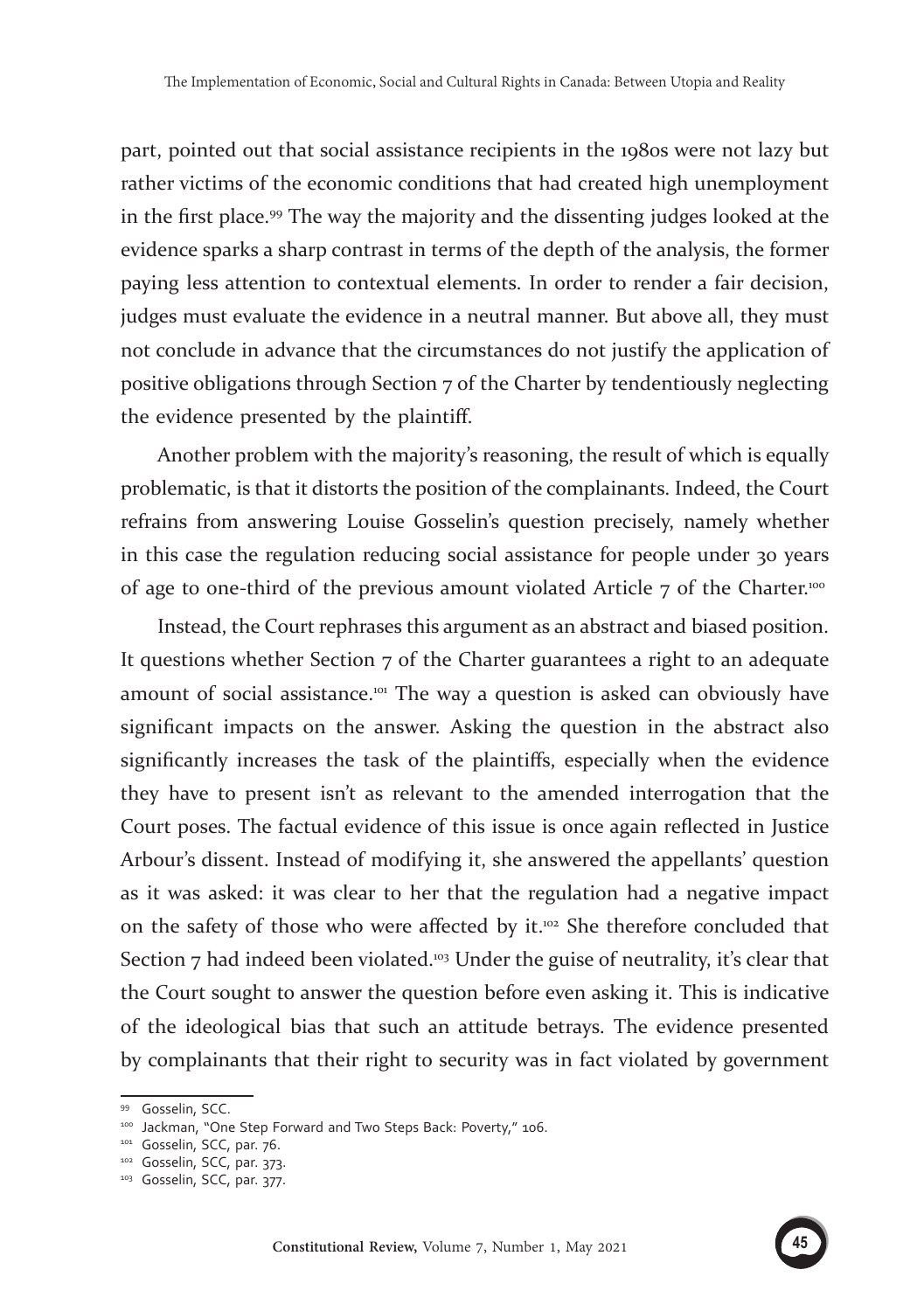action will very rarely be useful in answering the question of whether the Charter allows for any economic assistance.

One might wonder what to remember from the *Gosselin* case for years to come. In theory, one would think that the conclusion in *Gosselin* is between a success and a failure for ESC rights in that it allows for the possibility of recognizing positive obligations, but that it adopts a partisan stance against that very possibility before even answering the question. Unfortunately, time has told a completely different story in that the decision in *Gosselin* was used instead as an argument by the lower courts to reinforce the notion that Section  $7$  does not impose positive obligations on the Government to recognize ESC rights.<sup>104</sup> In our opinion, the Court has played an active role in this result.

The case of *Tanudjaja v Canada* before the Superior Court of Ontario is a good illustration of this.105 Jennifer Tanudjaja was a homeless person who alleged that the effect of the inadequacy of the various housing and social assistance policies of the Canadian and Ontario governments had resulted in increased homelessness, violating her rights under Sections 7 and 15 of the Charter. Indeed, in this case, the trial judge went a step further by stating: "Section  $7$  of the Charter does not provide a positive right to affordable, adequate, accessible housing."<sup>106</sup> This is a highly startling statement as it is more than clear that in *Gosselin*, the Court leaves open the possibility that such a conclusion can be reached. While it is true that the question of whether such a positive obligation applied in this case remains debatable, it is most certainly false to claim that such a positive obligation cannot exist. Following a mitigated decision of the Ontario Court of Appeal, it would have been quite normal to assume that the Supreme Court would rectify the situation or at least comment on it.<sup>107</sup> Yet, the Court simply refused to hear the appeal. In fact, it has done the same for countless similar situations in the past years.<sup>108</sup> This is one important way in which the Supreme Court has differed from other apex courts around the world, while it has not

<sup>&</sup>lt;sup>107</sup> Tanudjaja v. Canada (Attorney General), ONCA 852 (2014).<br><sup>108</sup> Jackman, "One Step Forward and Two Steps Back: Poverty," 114.



<sup>&</sup>lt;sup>104</sup> Jackman, "One Step Forward and Two Steps Back: Poverty," 108.<br><sup>105</sup> Tanudjaja v. Canada (Attorney General), ONSC 5410 (2013).<br><sup>106</sup> Tanudjaja v. Canada (Attorney General), par. 81.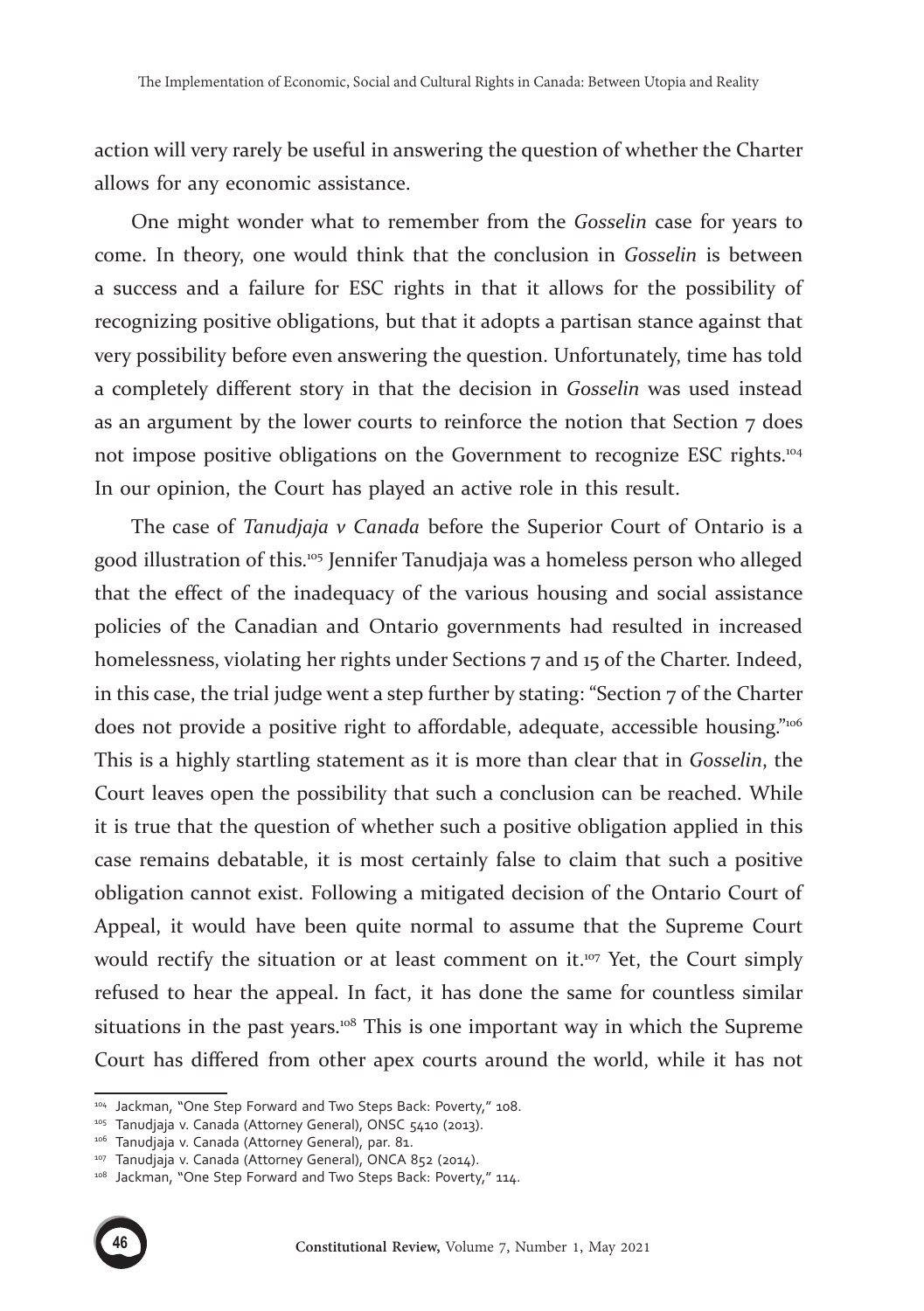itself shut down the possibility of a positive dimension to Charter rights, it has tacitly prevented it from happening through the lower courts by remaining silent.

There is one notable exception to the Court's refusal to hear appeals on poverty-related issues. The one time it did, it was to hear a complainant seeking to use Section 7 of the Charter to demand the right to have easier access to the private health system at the expense of the public one.109 The Court proceeded with the opposite reasoning as in *Gosselin* although the principle was the same. This time, the Court did not claim that its intervention would constitute judicial interference in what was supposed to be a political matter. Indeed, as deferral to the legislative branch on questions relating to positive rights is often justified on the basis of democracy,<sup>110</sup> the Court was quick to intervene when it came to the question of access to the private system.

Furthermore, rather than asking whether the complainant had a right to a private health care system in the abstract, it asked whether his life, liberty and security had been violated by the effect of the law in question.<sup>111</sup> This suggests that there is a double standard for the Court when it comes to the recognition of positive obligations in relation to ESC rights. For the time being, it has not fulfilled its role of unambiguously resolving this issue. This abdication reflects two particularly alarming ideas. First, the practical effect of the Supreme Court's refusal to adopt a clear position on the subject by refusing to hear appeals is that of an unequivocal refusal by the lower courts to recognize positive obligations for ESC rights through Article 7, contrary to its teachings in *Gosselin*. Second, that it does not appear coincidental that such an ambiguity persists.

### **V. FROM UTOPIA TO REALITY: THE PATH AHEAD FOR ESC RIGHTS IN CANADA**

Writing over three decades ago, Professor Martha Jackman argued that "where a community is firmly committed to a set of values, aspirations or traditions, the constitution properly interpreted, will surely come to reflect their existence."112



<sup>109</sup> Chaoulli v. Quebec (Attorney General), SCC 35 (2005).

<sup>&</sup>lt;sup>110</sup> Paul O'Connell, "The Death of Socio-Economic Rights," *Modern Law Review* 74, no. 4 (July 2011): 539.<br><sup>111</sup> O'Connell, "The Death of Socio-Economic Rights," 108.

<sup>112</sup> Jackman, "The Protection of Welfare Rights Under the Charter," 338.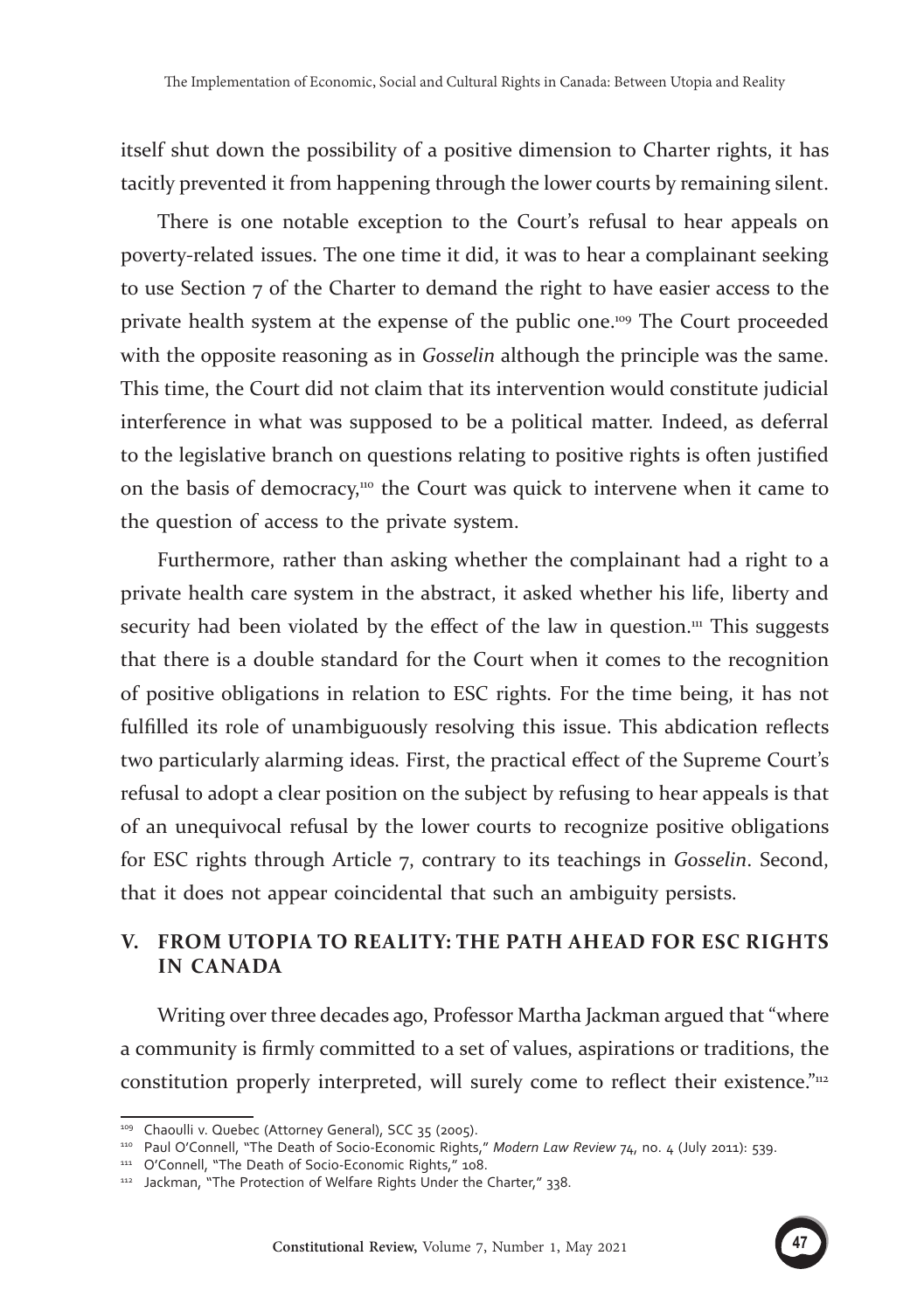International recognition and domestic implementation of ESC rights have come a long way in the past 30 years, and so has the evolution of the interpretation of fundamental rights in the Charter.

The words of Ran Hirschl resonates as far as the evolution of ESC rights in Canada is concerned:

"All of the fundamentals of neoliberal social and economic thinking (such as individualism, deregulation, the commodification of public services, and reduced social spending) owe their origins to the same concepts of antistatism, social atomism, and strict protection of the private sphere that are currently enjoying dominance in the discourse of rights."<sup>113</sup>

It seems like most of these concepts have progressively and subtly made their way into Canadian case law. In 1986, when the Court had to decide whether or not there was a constitutionally protected right to property, its response was categorical as to the non-existence of such a right.<sup>114</sup> In 2021, the future of ESC rights through Article 7 of the Charter remains uncertain. It may be argued that the Court maintains the status quo because it is well aware of the gravity of excluding the positive obligations of ESC rights from constitutional protection in view of the significant advances they could foster in protecting the right to life, liberty and security. The result is that we're left with this blurry framework that seems to be highly influenced by current political and economic factors, which has worked against full recognition of the positive dimension of ESC rights as of today.

 While many ESC rights are effectively protected by specific legislation, the highest level of recognition of ESC rights within Canada requires constitutional protection of those rights. As discussed, the Charter is silent as to ESC rights. Court decisions have not come as far as recognizing ESC rights through the interpretation of fundamental rights enshrined in the Charter. In the evolution of the Charter jurisprudence, some light has entered through half-closed doors in cases concerning life, liberty and security of the person (Section 7), and equality protection rights (Section 15). This paper reviewed the jurisprudential

<sup>114</sup> Irwin Toy Ltd v. Québec, par. 1003.



<sup>113</sup> Ran Hirschl, *Towards Juristocracy* (Cambridge, MA: Harvard University Press, 2004), 147.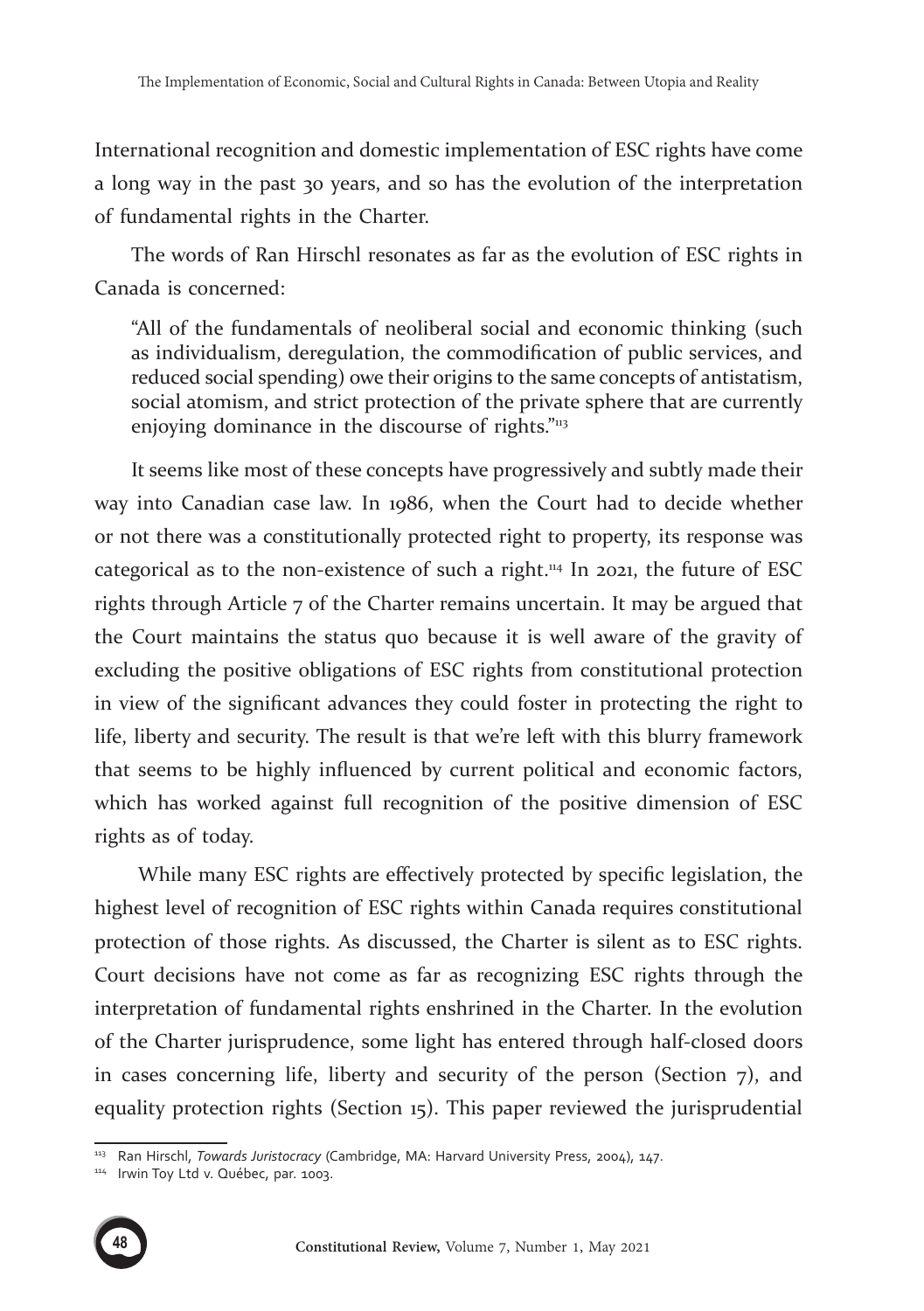construction of ESC rights in Canada. The positive/negative dichotomy has proved to be the Achilles' heel in full protection of ESC rights. In order to fully meet its international obligations, and lead the way in ESC rights, more needs to be done. While superficially it may seem that Canada scores high on ESC rights, the reality is far from a utopian picture.

#### **BIBLIOGRAPHY**

- Act to Combat Poverty and Social Exclusion, CQLR c L-7 (2002).
- Alston, Philip and Ryan Goodman. *International Human Rights*, Oxford: Oxford University Press, 2013.
- Arbour, Louise. "Freedom from Want, From Charity to Entitlement." (LaFontaine-Baldwin Lecture, Quebec City, 2005).
- Auton (Guardian ad litem of) v. British Columbia (Attorney General), 3 SCR 657 (2004).
- Baker v. Canada (Minister of Citizenship and Immigration), 2 SCR 817 (1999).
- Brun, Henri, Guy Tremblay, and Eugénie Brouillet. *Droit Constitutionnel*  [Constitutional Rights]  $6t<sup>h</sup>$  edition (Cowansville: Editions Yvon Blais, 2008).
- Canada (Attorney General) v. PHS Community Services Society, SCC 44 (2011).
- Canadian Charter of Rights and Freedoms, Part I of the Constitution Act, (1982), being Schedule B to the Canada Act of 1982 (UK), (1982), c. 11.
- Canadian Doctors for Refugee Care v. Canada (Attorney General)*,* FC 651, (2014). Carter v. Canada (Attorney General), 1 SCR 331 (2015).
- Chaoulli v. Quebec (Attorney General*)*, SCC 35 (2005).
- Chaoulli v. Quebec (Attorney General), 1 SCR 791 (2005).
- Constitution Act*,* (1982), sec. 35, being Schedule B to the Canada Act 1982 (UK), (1982), c. 11, sec. 52.
- Currie, John H. et al. *International Law: Doctrine, Practice and Theory*, 2nd ed., Toronto: Irwin Law, 2014.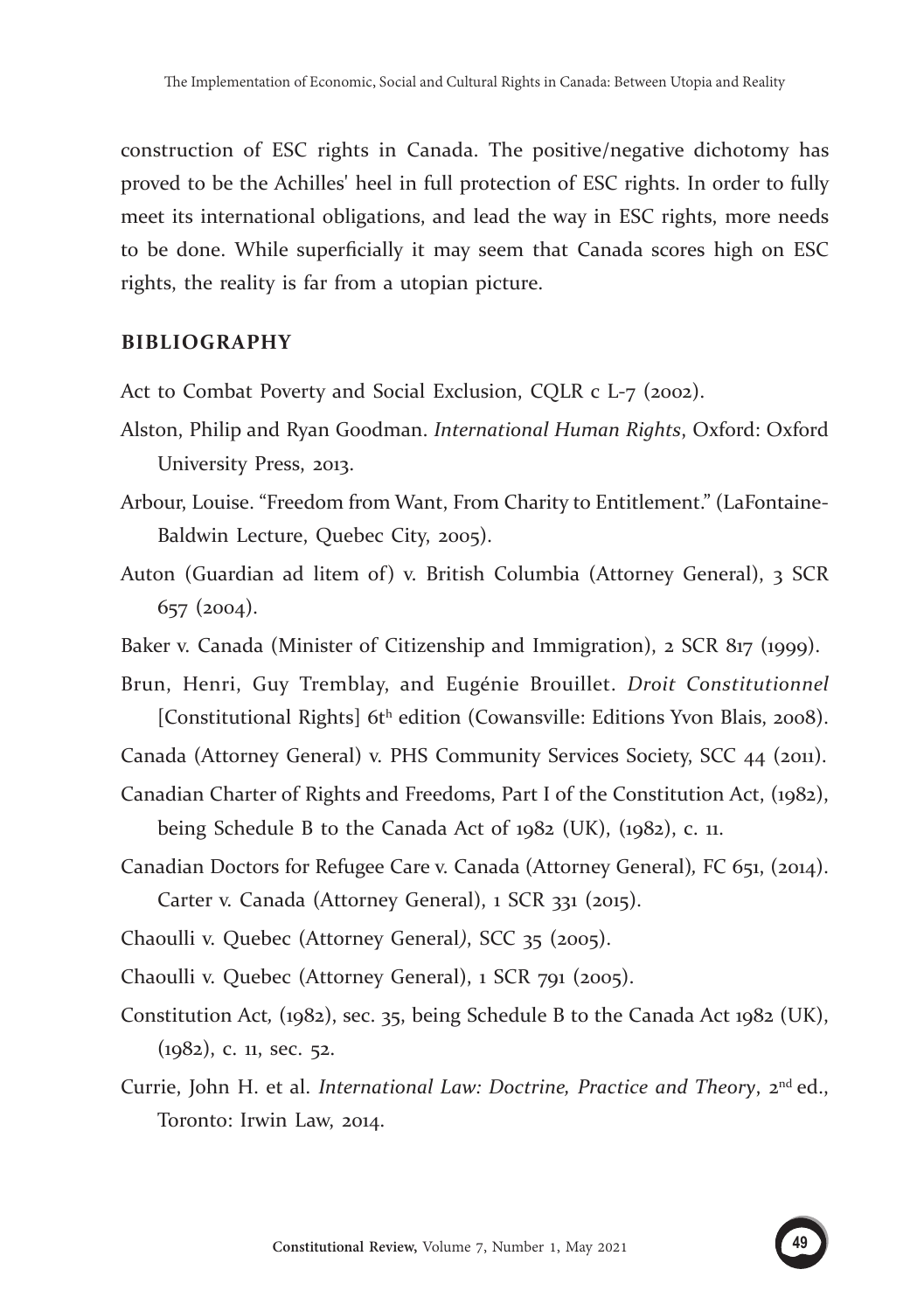- Dartmouth/Halifax County Regional Housing Authority v. Carvery, NSJ No 96 (NCSA), (1993).
- Eldridge v. British Columbia (Attorney General), 3 SCR 624 (1997).
- Falkiner v. Ontario (Ministry of Community and Social Services), OJ No 1771 (ONCA), (2002).
- Gosselin v. Quebec (Attorney General), SCC 84 (2002).
- Gosselin v. Québec (Procureur général [Attorney General]), R.J.Q. 1647 (C.S. Que.) (1992).
- Hirschl, Ran. *Towards Juristocracy*. Cambridge, MA: Harvard University Press, 2004.
- Hogg, Peter. *Constitutional Law of Canada,* 4th ed., Scarborough: Carswell, 1997.

International Covenant on Civil and Political Rights, Dec. 19 ,1966, 999 UNTS 171 (entered into force March 1976, accession by Canada May 19, 1976).

- International Covenant on Economic, Social and Cultural Rights, Dec. 16, 1966, 993 UNTS 3 (entered into force Jan. 3, 1976, accession by Canada May 19, 1976).
- Irwin Toy Ltd v. Québec (Attorney General), 1 SCR 927 (1989).
- Jackman, Martha and Bruce Porter. *Advancing Social Rights in Canada,* Introduction. Toronto: Irwin Law, 2014.
- Jackman, Martha. "One Step Forward and Two Steps Back Poverty, the *Charter* and the Legacy of *Gosselin.*" *NJCL* 39, no. *85 (2019).*
- Jackman, Martha. "Poor Rights: Using the Charter to Support Social Welfare Claims." *Queens Law Journal* 19, no. 65 (1993).
- Jackman, Martha. "The Protection of Welfare Rights Under the Charter", *Ottawa Law Review* 20 (1988).

Jackman, Martha and Bruce Porter. "International Human Rights and Strategies to

Address Homelessness and Poverty in Canada: Making the Connection." Working paper, Faculty of Law and Legal Studies, University of Ottawa, Ontario, 2013.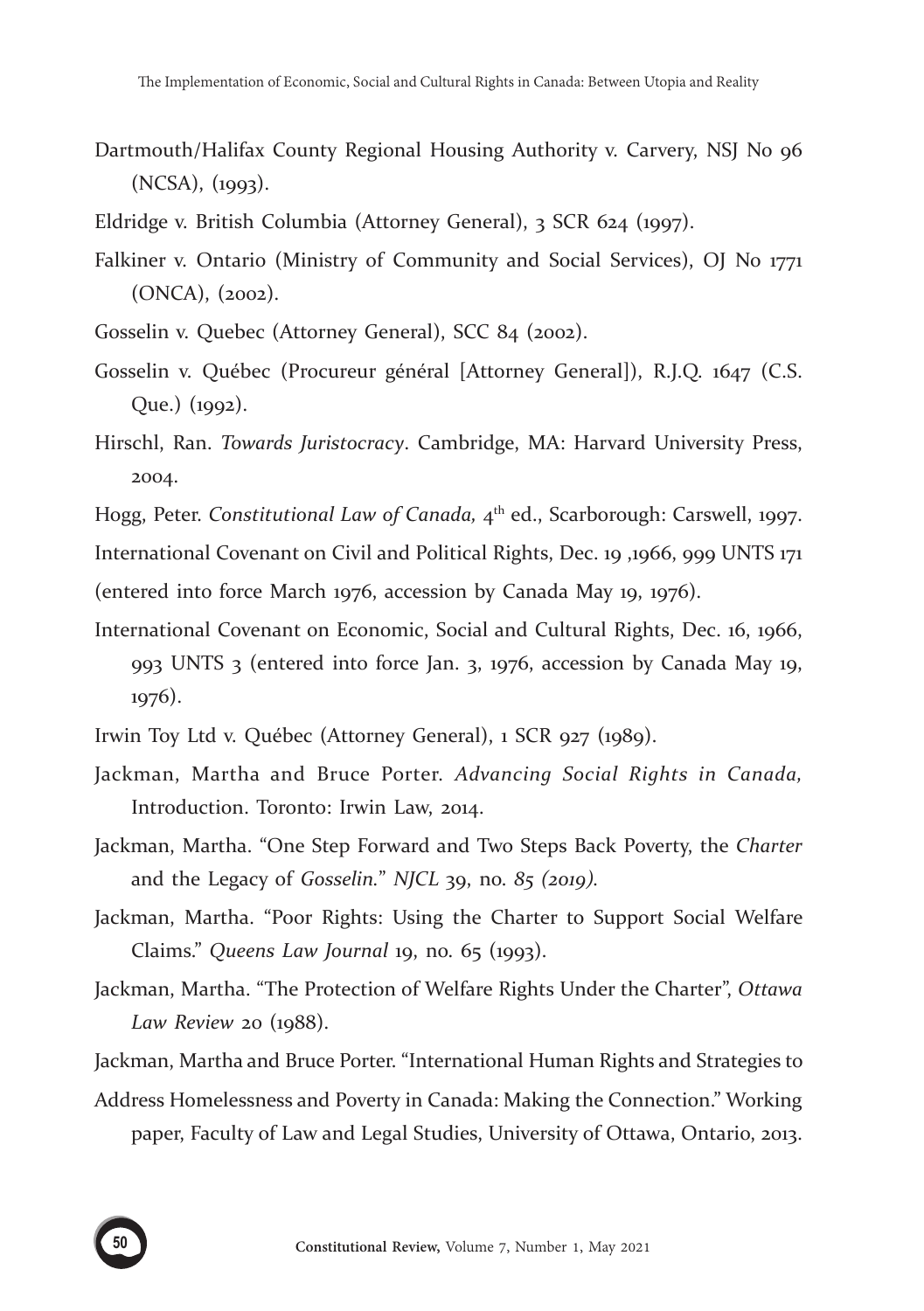- Jackman, Martha and Bruce Porter. "Socio-Economic Rights Under the Canadian Charter." In *Social Rights Jurisprudence: Emerging Trends in International and Comparative Law*, edited by Malcolm Langford. Cambridge, New York: Cambridge University Press, 2008.
- Jackman, Martha and Bruce Porter. "Social and Economic Rights." In *The Oxford Handbook of the Canadian Constitution,* edited by Oliver, Peter, Macklem, Patrick and Des Rosiers, Nathalie. Oxford: Oxford University Press, 2017.
- Kwadrans, Ania. "Socioeconomic Rights Adjudication in Canada: Can the Minimum Core Help in Adjudicating the Rights to Life and Security of the Person under the Canadian Charter of Rights and Freedoms?" *Journal of Law and Social Policy* 25 (2016): 83.
- Lamarche, Lucie "The 'Made in Québec' Act to Combat Poverty and Social Exclusion The Complex Relationship between Poverty and Human Rights." In *Poverty: Rights, Social Citizenship, and Legal Activism*, edited by Young, Margot, Boyd, Susan B., Brodsky, Gwen and Day, Shelagh. Vancouver: UBC Press, 2007.
- Langford, Malcolm. "The Justiciability of Social Rights: From Practice to Theory." In *Social Right Jurisprudence: Emerging Trends in International and Comparative Law,* edited by Malcolm Langford. New York: Cambridge University Press, 2008.
- O'Connell, Paul. "The Death of Socio-Economic Rights." *Modern Law Review* 74, no. 4 (July 2011).
- Philipps, Lisa. "Taxing the Market Citizen: Fiscal Policy and Inequality in an Age of Privatization." *Law and Contemporary Problems* 63 (2000).
- Pothier, Dianne. "The Sounds of Silence: Charter Application When the Legislature Declines to Speak." *Constitutional Forum* 7 (1996).
- R v. Morgentaler, 1 SCR 30 (1988).
- R v. Smith, 2 SCR 602 (2015).
- Regulation Respecting Social Aid, R.R.Q., c. A-16, r. 1, s 29 a).